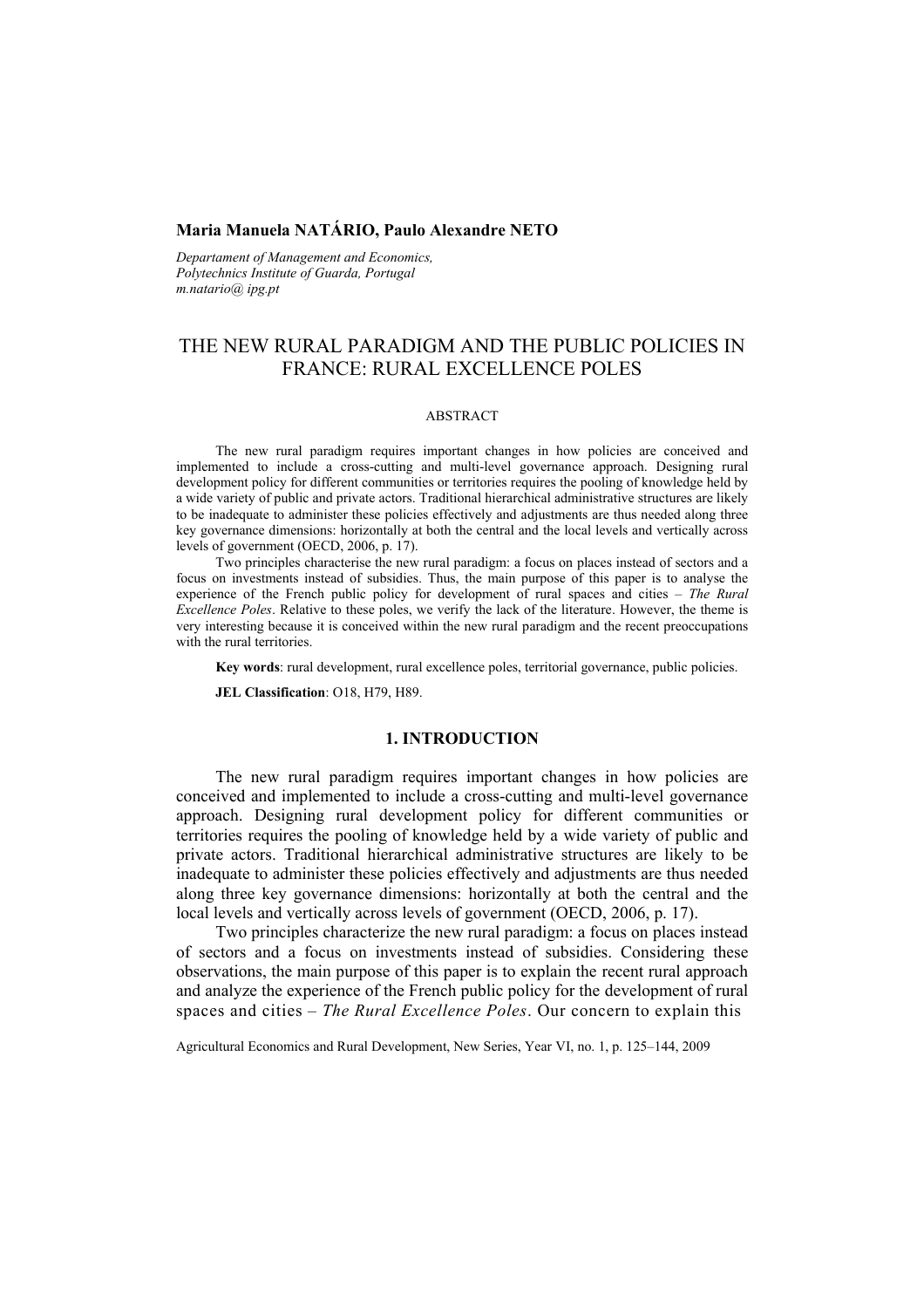experience is due to the fact that the literature on the rural excellence poles is practically null, we find a few studies namely: Alvergne and De Roo (2008); Nicolai *et al*. (2008); Constanta (2008), and reflects the recent rural paradigm.

This paper presents the following framework. First of all, we started with a theoretical classification to the new paradigm of rural development as well as the public policies directed to the development and promotion of rural territories, under points one and two respectively, and later under point three, we will present the French experience regarding the rural territories of excellence, namely the Rural Excellence Poles (REP), and we will analyze the different types of projects certified as REP in France and present 5 project types.

#### **2. THE NEW RURAL PARADIGM**

The new combat to desertification in territories with low density can only be sustainable if based on a productive market dynamic, based on: i) in the multiplication of activities and initiatives with relevant knowledge content; ii) in creativity or in the valuing of cultural patrimony, based on a different type of economical activity which generates more qualified jobs; iii) in the singularity of characteristics, which may generate an attractive and distinctive image of these regions (DPP, 2008, p. 15).

Without those factors it is impossible to attract new qualified residents and consumers with high income levels. With the first you can create the necessary human capital for the fixation of more advanced activities. With both, you create more sophisticated local demands that can generate productive activities that are also more sophisticated and have greater added value content (DPP, 2008, pp. 15–16).

The rural municipal districts today face challenges in terms of conditions for their future development which are very associated, in one way, to the diminution and aging of populations which reside there, and on the other hand, the relative distancing of those territories to the markets and services. This has serious implications in the survival capacity of companies located there, in the dynamics of the labour market and in the quality of the accessibilities and equipment and infrastructure, and the services and functions available in them.

The survival and the development of rural areas will greatly depend on the capacity of public policies directed to them to induce differential factors in the individual development strategies, and the solutions that are formulated in terms of generating privileged relationships in these territories (NETO, 2008, p. 23). Besides this, they are formulated in terms of helping them to go beyond the marginal situation that characterizes them.

Thus, among the great challenges of the municipal strategies for the development of these territories the following are prominent: i) the capacity to value and make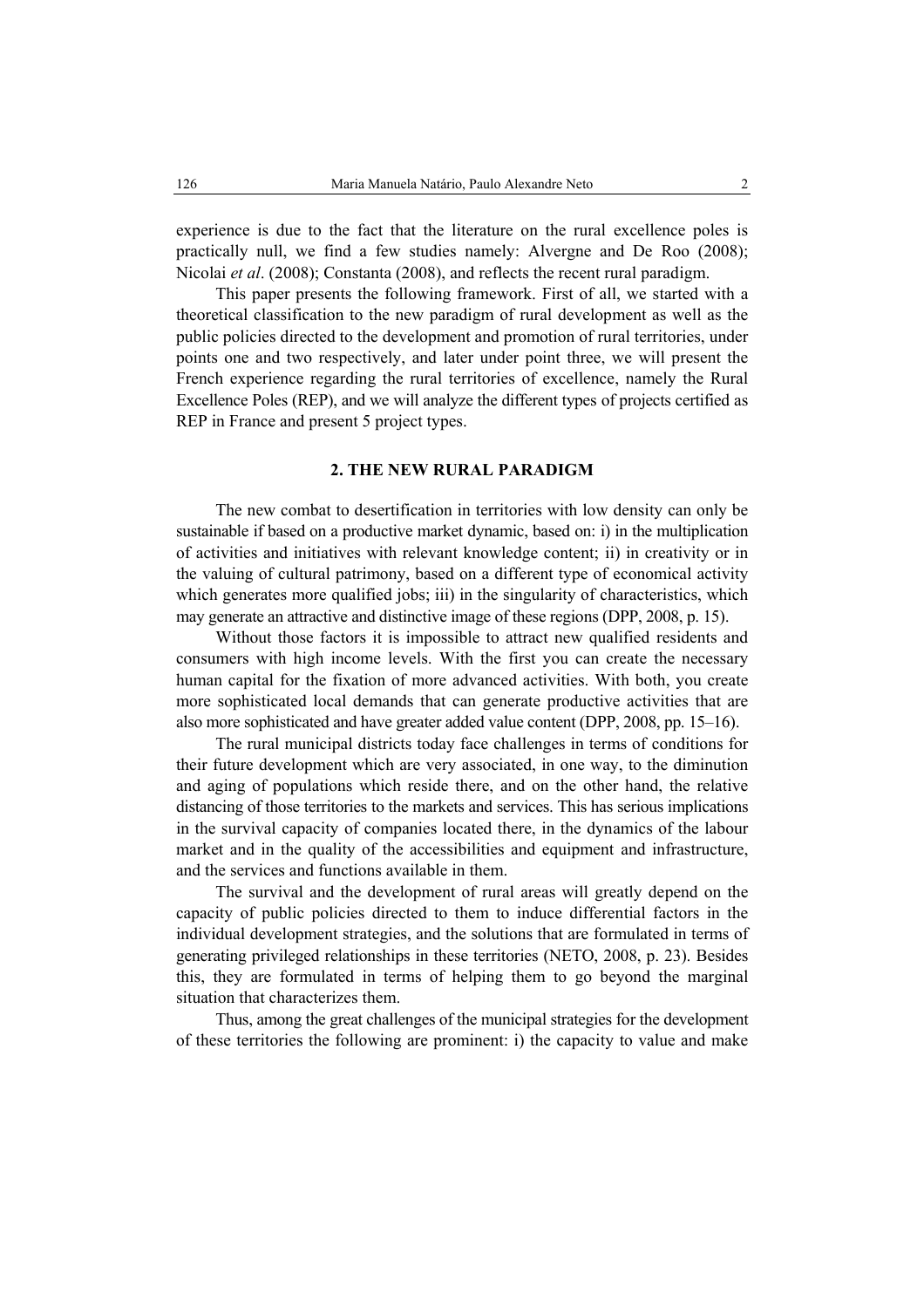profitable the local amenities; ii) the capacity to create conditions and structures to support the companies in rural territories; iii) the capacity to assure conditions for placement or the availability of public services in rural areas<sup>1</sup>.

The new strategies for economic and social development to be promoted in rural territories directed to the rural territories, and especially for the low density areas, must also be based on the concern of assuring results in both sides of the binomial cohesion-competitiveness, meaning that on one hand you must create conditions to contain the economic and social decline, and, on the other hand, support investments and initiatives which generate economic development and, on an intervention scale, create competitive factors (Text box 1).

The new public policies paradigm directed to the direct or indirect promotion of the rural development must also be based on this principle. This means that the support to sustainable initiatives in these territories must demand, and assume, the presentation of proposals and initiatives of the rural territory in terms of competitiveness.

|                   | <b>Traditional Paradigm</b>                                                                                    | <b>New Paradigm</b>                                                                                                                                                              |
|-------------------|----------------------------------------------------------------------------------------------------------------|----------------------------------------------------------------------------------------------------------------------------------------------------------------------------------|
| <b>Objectives</b> | Equity and assistance; valuing of<br>the agricultural income; increase in<br>the agricultural competitiveness. | Increase in the competitiveness of rural<br>areas; valuation of the local resources, cha-<br>racteristics and potentials; income of<br>resources and potentials normally unused. |
| Key target sector | Agriculture                                                                                                    | Various sectors of rural economies (ex.<br>rural tourism, manufacturing, information<br>and communication technology -ICT in-<br>dustry etc.)                                    |
| <b>Main tools</b> | <b>Subsidies</b>                                                                                               | Investments                                                                                                                                                                      |
| <b>Key actors</b> | National governments and farmers                                                                               | All levels of government (supranational,<br>national, regional and local), various local<br>stakeholders (public, private, NGOs).                                                |

*Text Box 1 The New Rural Development Paradigm* 

Source: OECD (2006) *The New Rural Paradigm. Policies and Governance*, OECD Rural Policy Reviews, OECD Publishing, Paris.

Policy makers increasingly realize that a rural development policy is needed for at least three reasons: first, rural areas face significant challenges that undermine territorial cohesion within countries; secondly, rural areas often possess largely unused economic potential that could be better exploited and thus

 $\frac{1}{1}$ <sup>1</sup> Some examples and interesting solutions, among others in this domain may be found in the following Programs: i) *Regionen Actif* Program created in Germany in 2005; ii) The *Rural Pathfinder* initiative in the United Kingdom; iii) *Netherland's Agenda for a Vital Countryside* Project; iv) LEADER Program from the European Union; v) CASIMIR Technology Center Project in Auvergne (France) among others.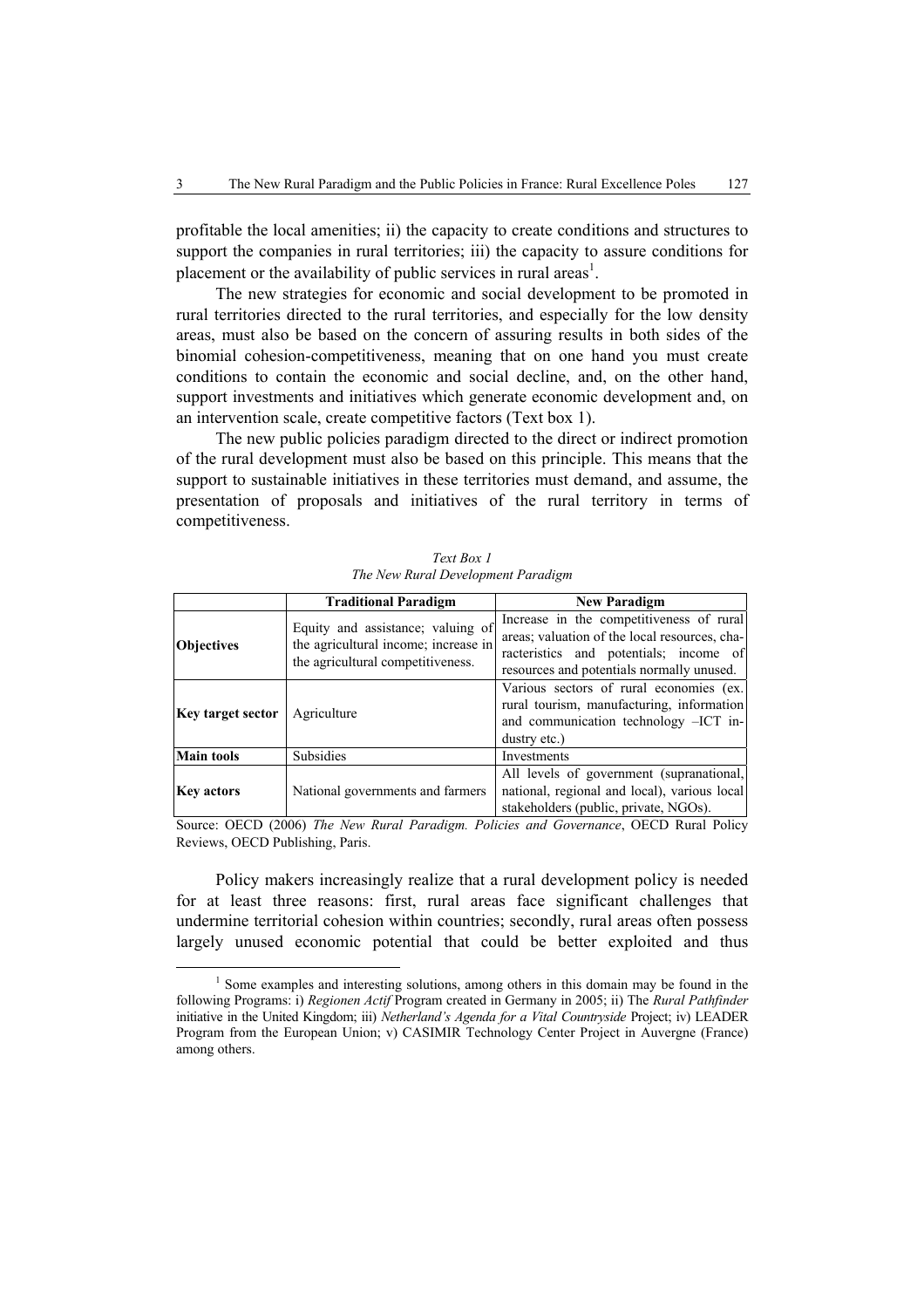contribute to the well-being of rural citizens and to overall national development; thirdly, neither sectoral policy nor market forces are able to fully account for the heterogeneity of challenges and potential of rural regions and to cope with positive and negative externalities (spillovers) (OECD, 2006, p. 23).

The rural territories, especially those with low density, given their economical, social and institutional fragilities, lack special attention, in the sense that it is possible to guarantee they have economical and demographical sustainability, but also in creating for them conditions of competition which makes it possible to break their decline cycle (NETO, 2008, 21).

In such context, according to VAZ et al. (2005, p. 3), four important issues deserve attention in exploring the possibilities for sustainable development of rural regions in the future. These are first, the specific characteristics of these rural areas and the types of economic activity featured; second, the effects of the predominance of small firms, with their vital links to the external production environment, on the potential for development; third, the nature of new – sometimes green – technologies in combination with the emergence of new models of industrial production and organization and finally, the opportunities originating from various types of public policies which might promote solid rural development.

The public policy for rural territories should not force the integration or intensification which simplify or exclude the means of production. The motto of the public policy should be to "increase the diversity, reduce the disparity". In this sense, the public policy must recognize all the means of productions, their multifunctionality and the consequent strategies of familiar plural activities. The plurality of the means of production is an indispensable condition for the rural development (COVAS, 2004, p. 88).

HOGGART *et al* (1995) define "rural" more in terms of social representation of reality, placing the emphasis upon the way people strive after a rural ideal and try to achieve this in their everyday lives. This approach is increasingly important as the traditional production functions of rural areas based on agriculture and forestry decline in importance and various consumption functions, such as recreation and leisure, become more significant, particularly in certain countries (ILBERY, 1998).

Thus, the "new rural paradigm" requires important changes in how Policies are conceived and implemented to include a cross-cutting and multi-level governance approach (OECD, 2006, p. 17).

## **3. THE NEW PUBLIC POLICIES FOR RURAL DEVELOPMENT**

In the last period the public policies, the political actors' discourses and the scientific papers emphasize the deep changes in the territorial policies. The territories are considered to be productive environments, ecosystems based on growth, able to involve the innovation, the change and finally the competitiveness.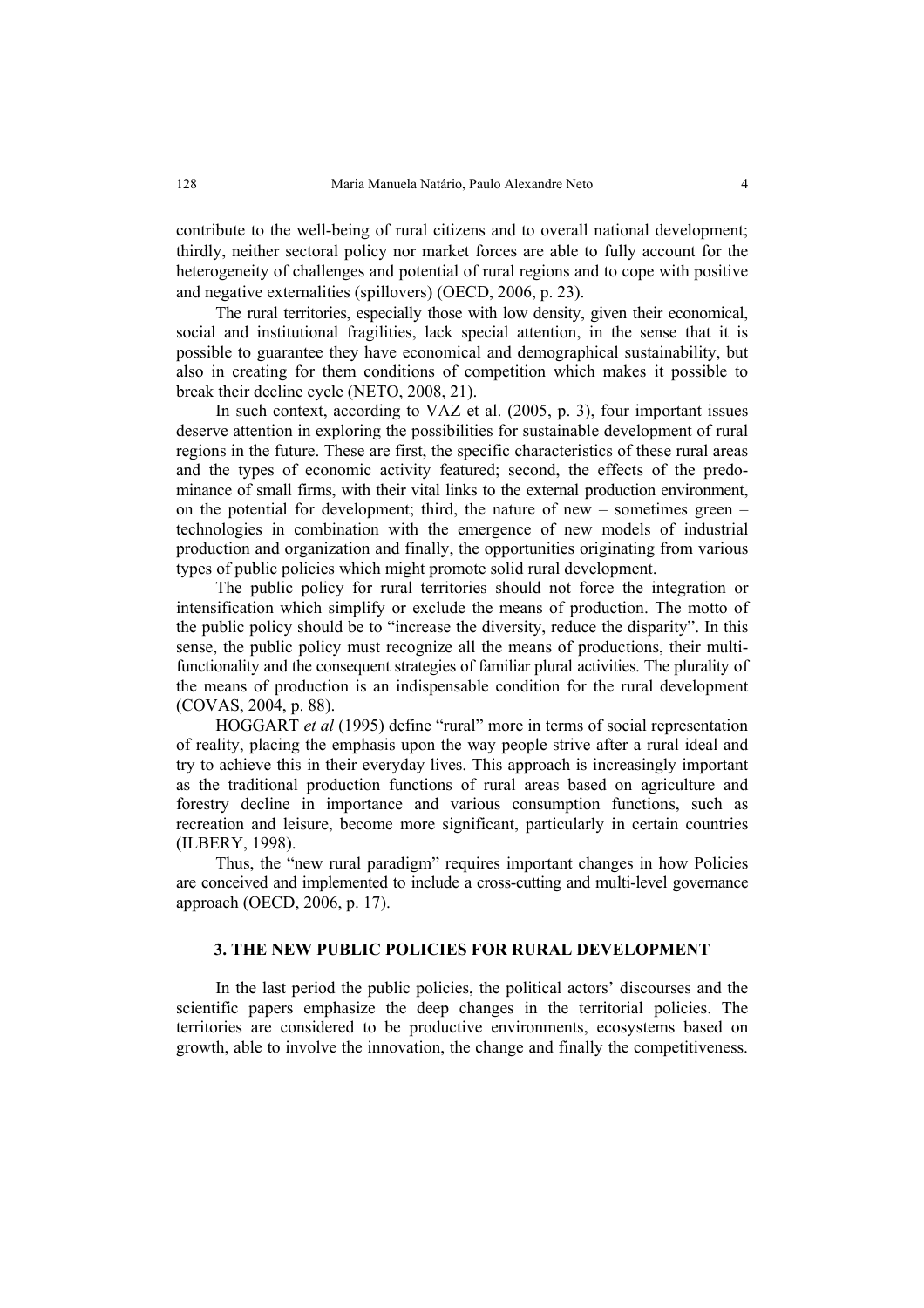In such a context, the small urban and rural territories had to focalize to projects concerning the tourism turning to account and local economy optimum. In order to achieve this goal, the local administration should apply innovation strategies. (Nicolai *et al*., 2008).

However, the new public policies directed to the rural territories cannot be random policies, but must be integrated and coordinated policies which are based in the simultaneous and articulated intervention, and guarantee results in the territory, in the following lines:

- i. Restructuring of the economical base (emerging sectors);
- ii. Restructuring of the urban-rural network;
- iii. Restructuring of the public services for the citizen.

As regards peripherality, this is a four dimensional concept. First, peripherality is understood as distance from a given point of reference, from a space that is central in terms of access to markets, information and communication. Second, it is seen as dependency, hereby the region is dependent and therefore underdeveloped. Third, it is seen as difference, acknowledging the uniqueness, shaped by history, of each region whose specific characteristics are viewed as positive, locally differentiating factors. The existence of "authentic" landscapes and cultural traditions allows the development of strategies for their exploitation. Finally, it is seen as discourse, emphasizing the importance of the specific character of each region, not only regarding its individual characteristics in objective terms but, rather, on the basis of the social meaning attributed to them (FERRÃO e LOPES, 2004).

If the destination of rural areas is to be determined mainly by external interests, that which actually is characterized as rural will suffer, therefore, a mischaracterization through the diffusion and penetration of interests, values and industrial-urban practices, tainting, therefore, the distinctions between rural and urban, and leading to the absorption of the rural in the urban (DINIZ e GERRY, 2002, p. 535).

On the other hand, the safekeeping of the sustainability of these territories will also naturally demand a selection process among territories and intervention types and strategies in each one. It is also important that, considering the new public policies and considering the previous experiences and the results reached through the political instruments used so far in these territories, may promote an upgrading of the instruments of concretization of these policies.

The future of the territorial interventions in rural territories, especially those with low density, must be based in the demand for the existence of a *territoryproject*<sup>2</sup>, meaning a *project for the territory* in which the different interventions to be made be proposed and presented together to demonstrate their interdependence, relevance and global pertinence.

 <sup>2</sup> <sup>2</sup> Similar to what happens in the initiatives to promote the development of rural territories in France since 2005.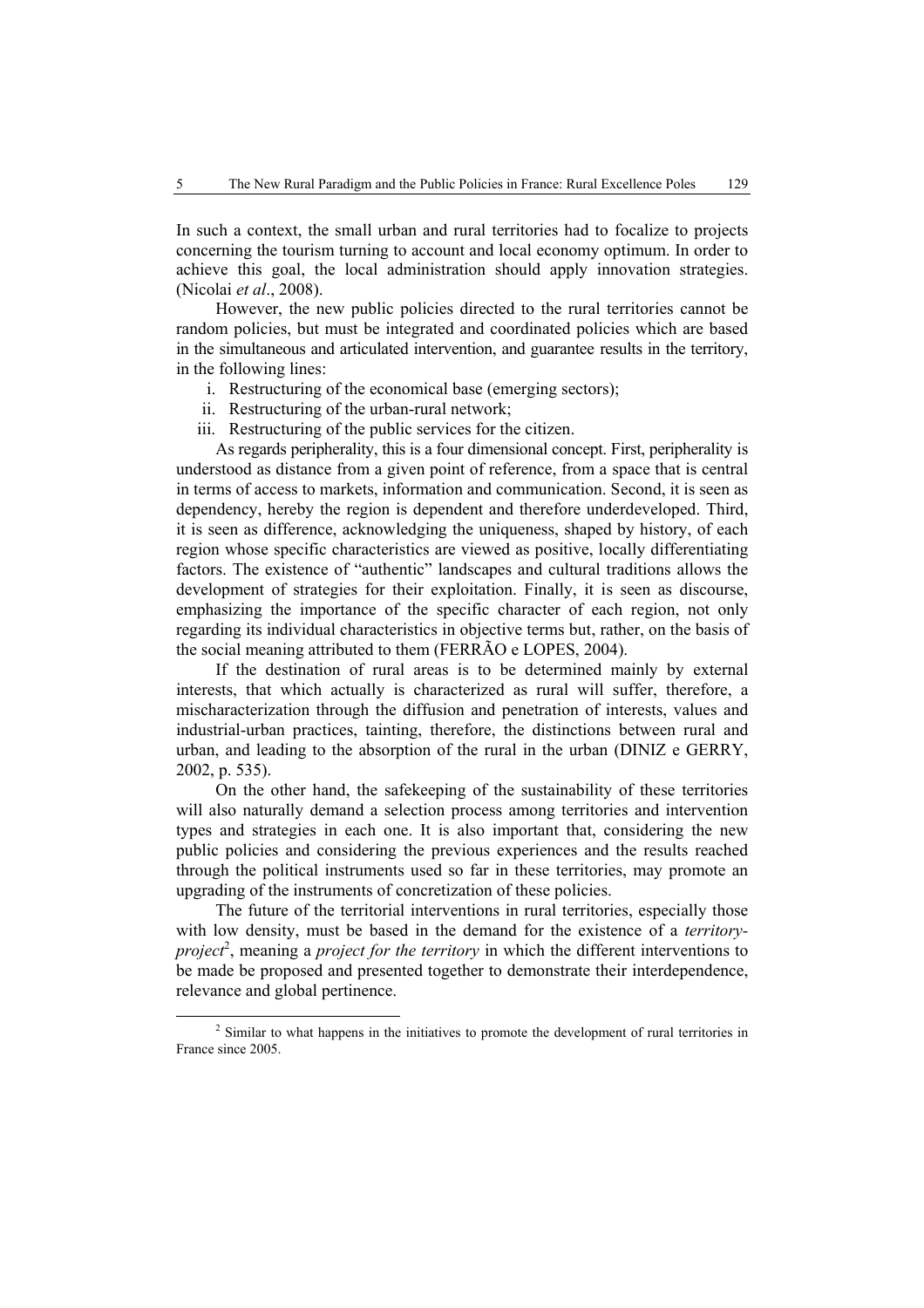This *territory-project* or *project for the territory* must also include aspects such as:

- i. Identification and proposal of territorial logic and articulation among the intervention of different agents/institutions present in the territories which are preview foreseen in the strategy desired to be done;
- ii. Options/implications on the model of administrative territorial organization of the municipal district which come from the territorial strategy sought to be implemented;
- iii. Options/implications on the model of territorial ordering of the municipal district;
- iv. The nature and type of the foreseen initiatives for the dynamics of the economic activities which are territorially more relevant;
- v. The model of government and governance of the strategy for the territory;
- vi. Options relating to the external relationship positioning of the territory in terms of the articulation of strategies and initiatives in cooperation networks with other municipal districts in a proximity logic and geographical continuity and also a logic of non geographical continuity;
- vii. Implementation model for foreseen accompaniments for the *project for the territory*;
- viii. Implicit options for the creation of contexts that are favorable to the economic development.

The selections principles in the application of future public policies directed to the rural territories must allow the support of the implantation of a dynamic to structure the rural territories starting from small cities or municipal districts which may be constituted as rural anchor territories. Around and from where it must be sought to consolidate and articulate territorial and sector development strategies in a supra municipal nature. It is important to support initiatives articulated among territories with an inter-municipal base that involve and mobilize around common strategies and designations, units of rural territories with low density.

The impossibility of, in the future, being able to continue to support generically and indifferently all the rural territories with low density, especially in cases where the same strategy is systematically supported in all of them, it is necessary to have a new time of more selective and formatted intervention for each territorial specification. A new type of intervention that is based in positive discrimination principles and that makes it possible to concentrate support to specific territories which are desired to be assumed as anchor territories for a rural territory system, which is found in its more or less ample involvement.

It is important, therefore, to reject the idea that rural territories are an indication of decline (OEDC, 2006, p. 22) and recognize that there is a multiplicity of rural territories, in many countries, which are excellent examples that it is possible to reverse the Decline Cycle.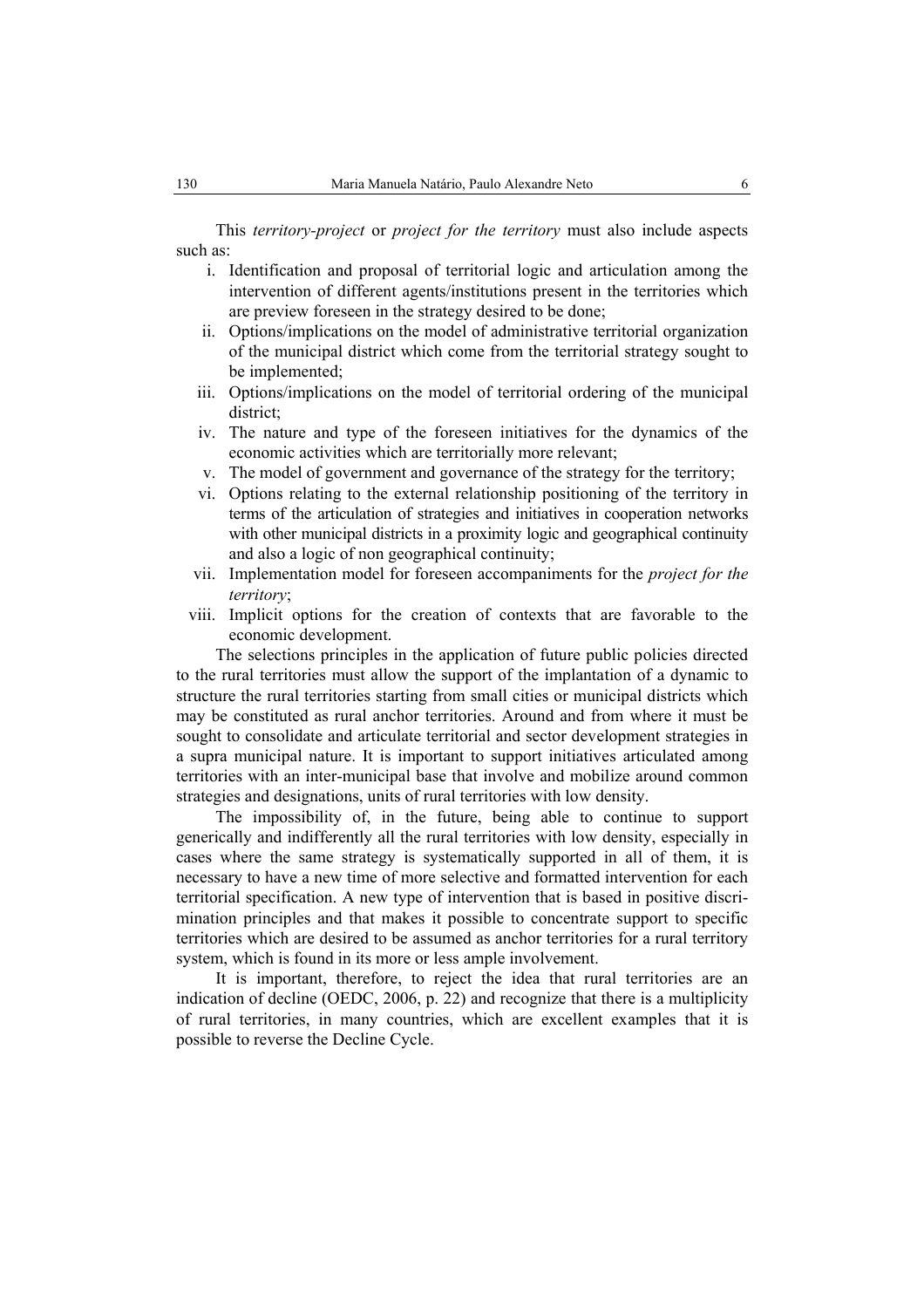This, if this limit of decline cycle inversion may unfortunately not be at reach to all low density rural territories, it is important to recognize that it may constitute a new opportunity of development for some of them which, through their development, may also support the development, or at least help contain the tendency to decline in other territories in their environment.

A new type of intervention, in terms of public policies, particularly adequate to the concretization of this goal is the bet on supporting models of development that may constitute pilot projects of development, with sector and territorial lines, whose principles may then be generalized to other territorial contexts.

These pilot projects to support specific territories, based on the referred *project-territory*, may guarantee the defuse of new territorial processes of economic. social, institutional and relational development in the rural context, including the affirmation and support of some of these in the sense that it may come to be affirmed, in a new future, as rural excellence territories or rural excellence poles. The future recognition of some of these territories as rural excellence territories naturally demands the creation of a posterior recognition and certification process.

Exactly with this in mind, the French legislation regarding rural territories, published in February 2005, establishes a legal device which aims to make the rural spaces more dynamic, especially the fragile rural spaces, classified as rural revitalization areas, the rural spaces in cities and the mountain and seashore spaces affected by the urban pressure. One of the innovations, in terms of planning figures, written in this legislation is the figure of *Project Territories*.

The Project Territories do not correspond to a administrative dimension, but to a special intervention category in partnership, where it is sought to conjugate a geographic reality, an active participation of the civil society, a contract relationship between the state and local collectives based on the recognition of individual goal and shared priorities, and a prospective attitude in the elaboration of projects. The planning figure of Project Territories is inserted in a concern to foment the common things among them and includes four types of initiatives: i) The Regional National Parks; ii) The City Networks; iii) the Pays and iv) The Agglomerations.

## **4. A CASE STUDY:** *THE RURAL EXCELLENCE POLES*<sup>3</sup>

The "Rural Excellence Poles" (REP) were launched by the French government in October 2005. Inspiring from the policy of urban competitiveness poles, theses are projects that facilitate the development of the rural territories, receiving a partial finance support from the part of the state. The rural excellence pole is a project concerning the economic development, being situated on a rural territory and based on a partnership between local collectivities and private companies (Nicolai, *et al*., 2008). According to Nicolai, et al (2008) the rural space becomes a

 $\frac{3}{3}$ <sup>3</sup> Source http://poles-excellence-rurale.diact.gouv.fr.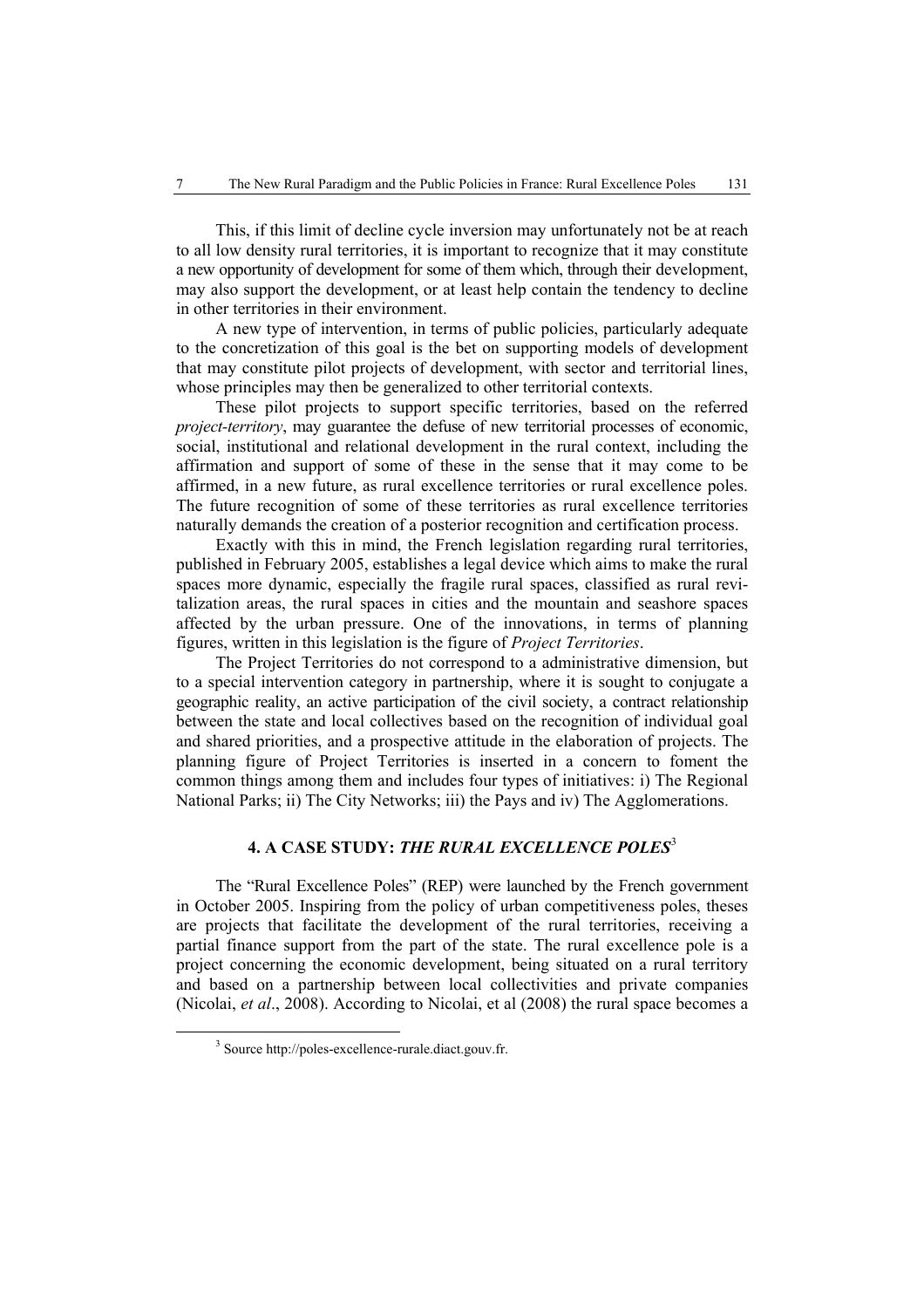part of global economic space from France, often influencing the metropolis. Thus, the new arrangements encourage the synergic links between villages and towns.

The Rural Excellence Poles program is aimed at a space (district or province) and rural inter-municipal districts<sup>4</sup>. The principle on which the REP is supported is the fertile and joined development between the university investigation and public territorial action. The rural excellence poles launched a new discussion topic: the rural territories are not condemned for the decline and desertification. This occasion emphasized that rural dimension is a favorable field for the development and an opportunity to underline the link between innovation and rural competitiveness.

In the rural excellence poles program the operational goal is threefold:

– stimulate a network of multidisciplinary investigations which favor permanent paths and results between research and action. The university investigations assume a role in the development of territorial dynamics, contributing to the renovation of the theoretical domain which conducts the public action and the evaluation of the projects and their impact on the rural development policies and, more broadly, the territories;

– capitalize the analysis to allow an evaluation with a prospective methodology. The prospective method constitutes an action guide and is formed by the constant and systematic reflection on the rural territorial demands, the policies, the actors and the practice, in the identification of opportunities to create jobs and the search for possible excellence sceneries in the rural area, in a continued, interactive and improved learning process;

– join the investigation works and evaluations to place them at the disposal of investigators and eventually the collaborators and territorial collectivity which are interested. The goal is not only to create a network of investigators, but also raise prospective discussions that allow the evaluation of its action and project it constituting a guide for the public action on the rural and/or territorial development.

According to these goals, according to Alvergne and De Roo (2008) the starting hypotheses of the REP are:

1)*From the competitiveness poles to the diffusion of excellence* 

2)*From the productive economy to the residential economy*

3) *From of engineering to the investment* 

4)*An interaction between the rural and the modern* 

The Rural Excellence Poles policy is based on the valuation of rural territories through the recognition and identification of services and the specifications of each territory which can upgrade the differentiation and the creation of a brand image of the territory and foment its competitiveness in time. The goal is to certify the rural territories as excellence poles. To obtain a certification of the "rural excellence pole" brand the projects must respond to the following requirements:

 $\overline{4}$ <sup>4</sup> And not to a well marked administrative dimension, as has been referred to.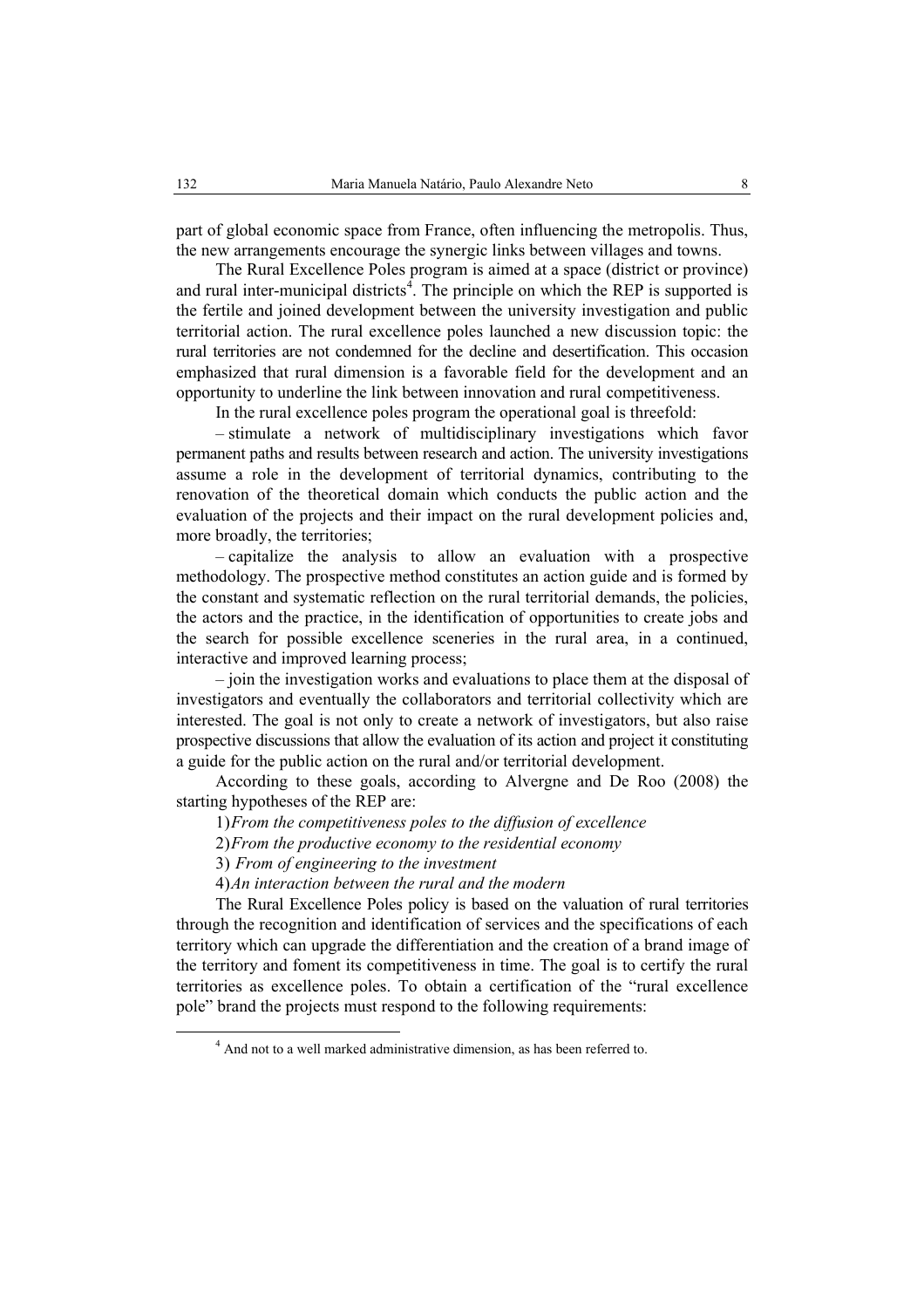1-Provide the creation of jobs

2- Territorial sustainable development

3-A strong rural anchor

4-Conduct multi partnerships: A multi partnership in the governance of the project

5-A space to affirm the innovation.

These poles are fit in the French public policies for development of rural spaces and within the new rural paradigm (OECD, 2006): where the territorial interventions in rural territories through a *project for the territory* or territoryproject to be made be proposed and presented together to demonstrate their interdependence, relevance and global pertinence (Text Box 2).

*Text Box 2 The Certification of the REP and the Territory-project conditions* 

| <b>Requirements</b>                                                                                | <b>Definitions</b>                                                                                                                                                                                                                                                                                                                                                                                                                                                                                                                                                                        | <b>Territory-project conditions</b>                                                                                                                                                                                                                                                                                                                           |
|----------------------------------------------------------------------------------------------------|-------------------------------------------------------------------------------------------------------------------------------------------------------------------------------------------------------------------------------------------------------------------------------------------------------------------------------------------------------------------------------------------------------------------------------------------------------------------------------------------------------------------------------------------------------------------------------------------|---------------------------------------------------------------------------------------------------------------------------------------------------------------------------------------------------------------------------------------------------------------------------------------------------------------------------------------------------------------|
| 1. Provide the<br>creation of jobs                                                                 | With the poles the goal is to produce eco-<br>nomical effects on the particular territory in terms<br>of jobs. The projects must provide the creation<br>of direct jobs and induced jobs, while simulta-<br>neously retaining the economic activities that<br>could possibly abandon the territory.                                                                                                                                                                                                                                                                                       | viii) Implicit options for the creation<br>of contexts which are favorable to the<br>economical development                                                                                                                                                                                                                                                   |
| 2. Territorial<br>sustainable<br>development                                                       | The rural excellence poles are based on a strong<br>concern for environmental terms, regarding the<br>impact of the projects on the resources (water,<br>biodiversity, landscapes) and the spaces (occu-<br>pation of land) and in terms of social and territorial<br>cohesion. The integrated aspects which contribute<br>to the reduction of the energetic consume of the<br>activities are privileged (economical processes<br>of energy, substitution of renewable energy<br>sources) or which promote the production or<br>consuming means which are environmentally<br>responsible. | iv) The nature and type of the<br>foreseen initiatives for the dynamics<br>of the economical activities which<br>are territorially more relevant;                                                                                                                                                                                                             |
| 3. A strong rural<br>anchor                                                                        | In the creation of excellence poles the projects<br>sustained by actors and organisms that are<br>located in rural territories seeking the rural<br>revitalization are favored.                                                                                                                                                                                                                                                                                                                                                                                                           | i) Identification and proposal of<br>logic<br>territorial<br>and<br>articulation<br>among the intervention of different<br>agents/institutions present in<br>the<br>territories which are preview foreseen<br>in the strategy desired to be done;<br>Options/implications<br>iii)<br>the<br>on<br>model of territorial ordering of the<br>municipal district; |
| 4. Conduct multi<br>partnerships: A<br>multi<br>partnership in<br>the governance<br>of the project | The governance of the rural excellence pole<br>must mandatory guarantee the public-private<br>partnership: associate public partners (local<br>unions, public establishments of cooperation<br>intercommunale (inter-municipal, NUTS IV),<br>public establishments) with private partners<br>(companies, associations). This partnership                                                                                                                                                                                                                                                  | v) The model of government and<br>governance of the strategy for the<br>territory;<br>vi) Options relating to the external<br>relationship<br>positioning<br>of<br>the<br>territory in terms of the articulation of<br>strategies and initiatives in coope-                                                                                                   |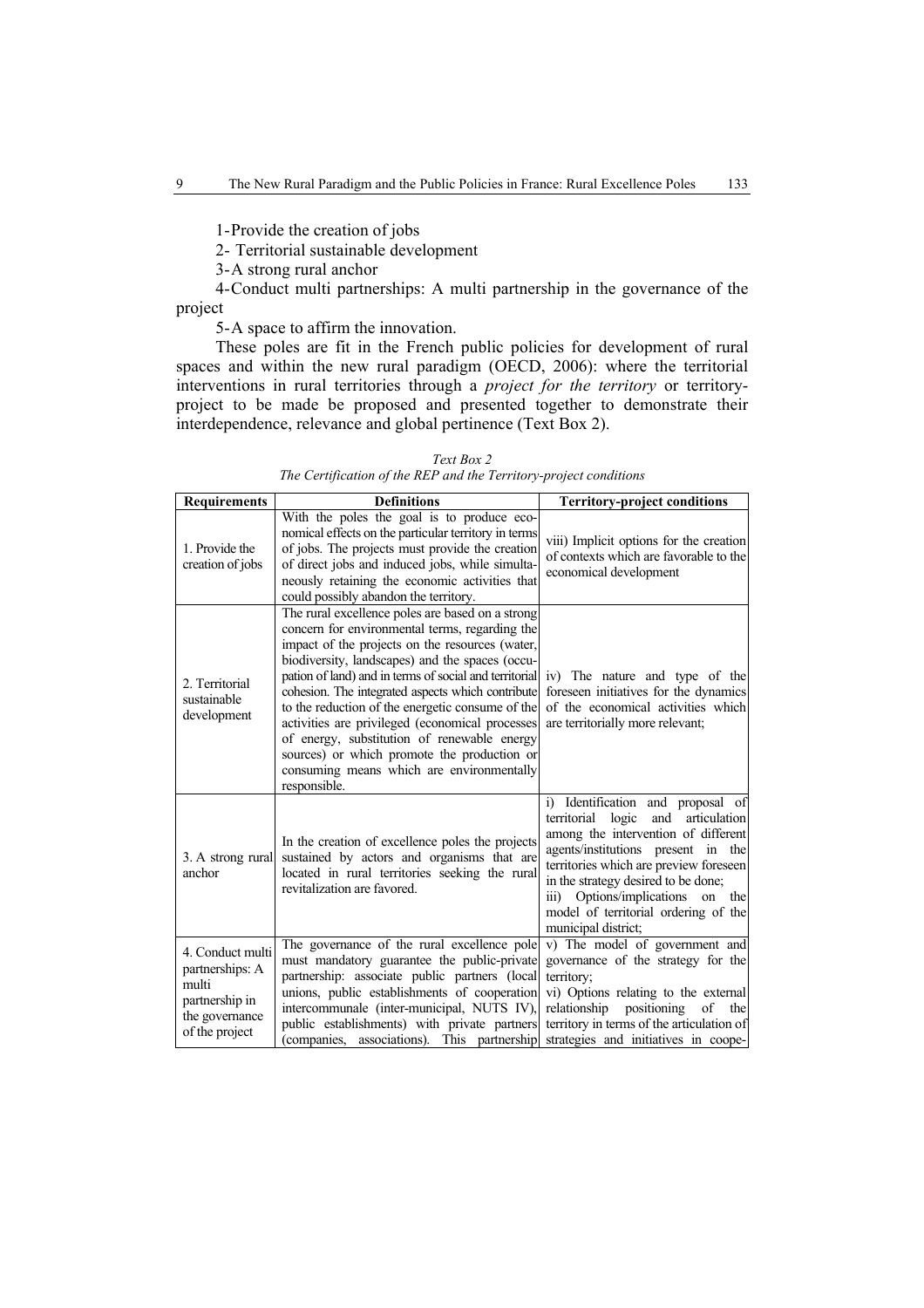|                                                                                  | does not demand the constitution of a juridical<br>structure.                                                                                                                                                                                                                                                                                                                                                                                                                                                                                                                                                                            | ration networks with other municipal<br>districts in a proximity logic and<br>geographical continuity and also a<br>logic of non geographical continuity;                                                                                                                                                |
|----------------------------------------------------------------------------------|------------------------------------------------------------------------------------------------------------------------------------------------------------------------------------------------------------------------------------------------------------------------------------------------------------------------------------------------------------------------------------------------------------------------------------------------------------------------------------------------------------------------------------------------------------------------------------------------------------------------------------------|----------------------------------------------------------------------------------------------------------------------------------------------------------------------------------------------------------------------------------------------------------------------------------------------------------|
| 5. A space to<br>affirm the<br>innovation:<br>Innovation in<br>different aspects | Innovation in the partnerships and creation of<br>networks: the excellence pole allows new<br>partnership forms among actors around a<br>mobilizing project.<br>Innovation in the mes: the excellence poles<br>accentuate the new and emerging concerns of a<br>given territory (valuation of patrimony, envi-<br>ronment, durable development, health, deve-<br>lopment of new activities)<br>Organization innovation: professional training<br>in lines, commercialization stra-tegies for products.<br>guarantee the quality/certification, brand etc.<br>Technological innovation in the pro-duction<br>and commercialization lines. | Implementation<br>model<br>for<br>V1)<br>foreseen accompaniments for<br>the<br>project for the territory;<br>ii) Options/implications on the model<br>of administrative territorial organi-<br>zation of the municipal district which<br>come from the territorial strategy<br>sought to be implemented; |

Source: Own elaboration adapted from OECD (2006) and http://poles-excellence-rurale.diact.gouv.fr.

The rural excellence poles privilege four priority areas in the development of rural territories:

- Excellence for the promotion of natural, cultural and tourism wealth;
- Excellence in the valuation and management of biological resources;
- Excellence in the offering of services and acceptance of new populations;
- Excellence in technology, for the agricultural, industrial, crafts and local services productions.

One of the main priorities is the promotion of natural, cultural and tourism resources. The larger part of rural territories has patrimony and cultural wealth and tourism potentials which have not been duly valued or explored. The promotion of these resources, supported by a *savoir-faire* and quality brands becomes a mobilization and dynamic factor in the population in rural territories and simultaneously an economical development factor. Thus, it is fundamental to develop relevance and attractiveness, the creation of new activities and professional training of lines, always supported by the ICT' s.

The valuation and management of biological resources are another excellence area to promote rural poles. Increasingly the territories are considered strategic sustenance spaces in their development. A growing tendency of the cost on non renewable energies, the use of natural resources never seen before, the increase in pollution, desertification, ozone hole, acid rain, global warming and loss of habitats and the diversity of the species demand ambitious responses for the many environmental challenges. Thus, the development of economical dynamics with a demanding view in terms of environment, with renewable energy, multi activities, the non feeding valuation of agricultural production and the reinforcement of the quality lines in agricultural feeding level.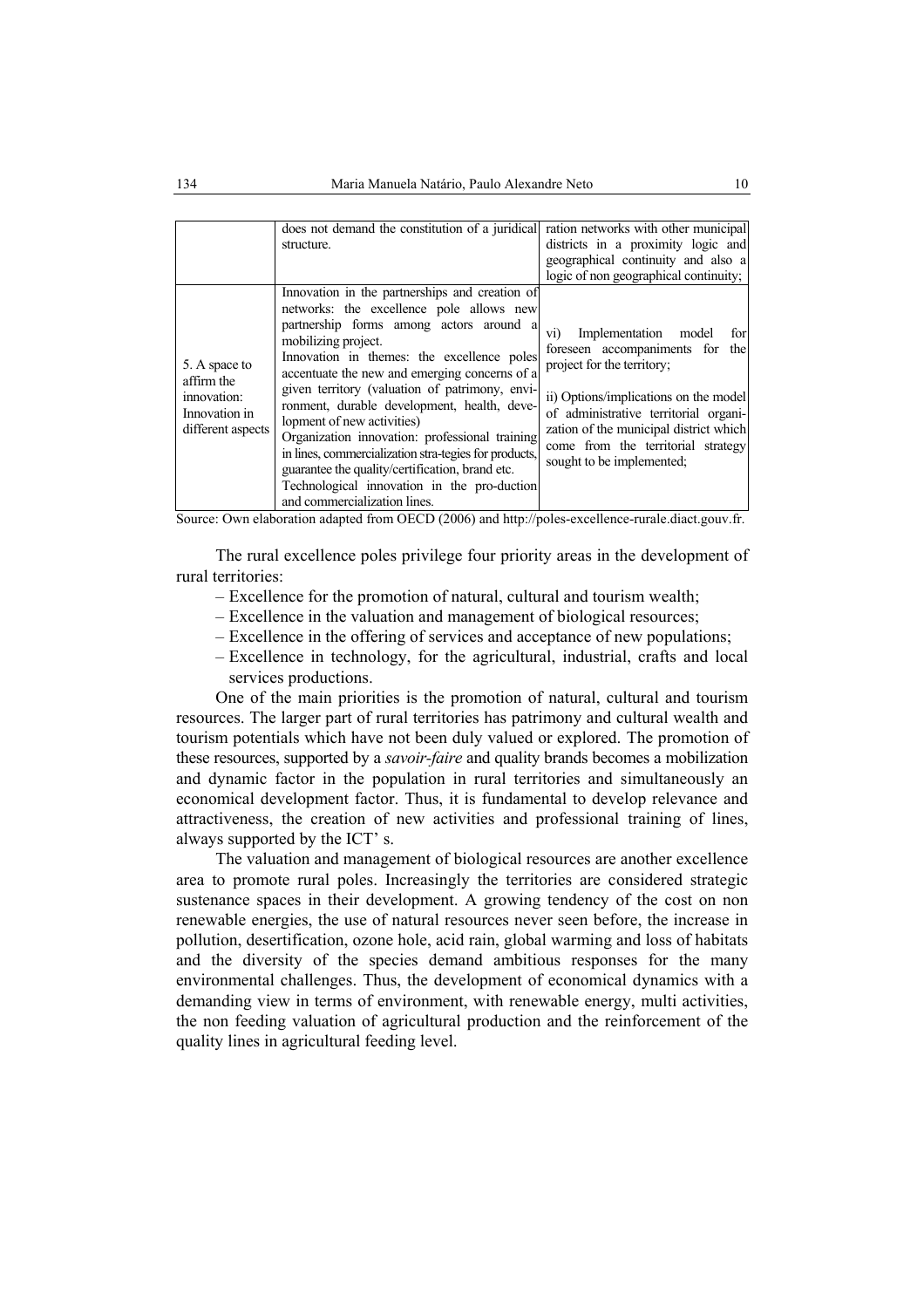The rural poles may become an excellence space for the offering of services and reception of new populations, becoming attractive. The tendency for desertification of rural territories, in terms of populations and activities, may be changed thanks to the development of these poles. The arrival of new and/or young populations constitutes an opportunity and space for services. With the change in demographical structure, new forms of service organization and new services arise, associating public and private actors. In this sense it is fundamental to seek the coordination of the actors, the development of services that favor the insertion and fixation of populations, particularly youth, and stimulate new rural development dynamics.

The last priority area is the technological development for the agricultural, industrial, crafts and local services development. The industrial economy, particularly the agricultural industrial activity, constitutes one of the pillars of the rural economy. With traditional activities sectors, employing low qualified workers or organized in local productive systems with low innovation content, these territories face a strong international competition. To install competitiveness poles, in a local scale, the cooperation among companies and their economical, formation and investigation involving environment is fundamental. It is also important in the development of innovative actions in terms of ICT in the domain of the services to the companies in the territory, through online service platforms, which contribute to the competitiveness and to the "economical intelligence of the companies".

The appeal to "Rural Excellence Poles" projects was launched in December 2005 with the goal of supporting 300 initiatives relating to projects which create jobs, are innovative, ambitions and structures with public-private partnerships. Faced with the dynamics of the local actors, in France 379 poles were certified, representing an investment of over 1.194 thousand million Euros, which should create 35.000 jobs, of which 13000 are direct. According to the four priority areas in the development of rural territories, the 379 REP certified are divided in 5 categories: Patrimony and tourism (157), Bio-resources (79), Services and reception (53), Technologies (60) and Mixed (30).



Graph 1. Categories of REP Certified.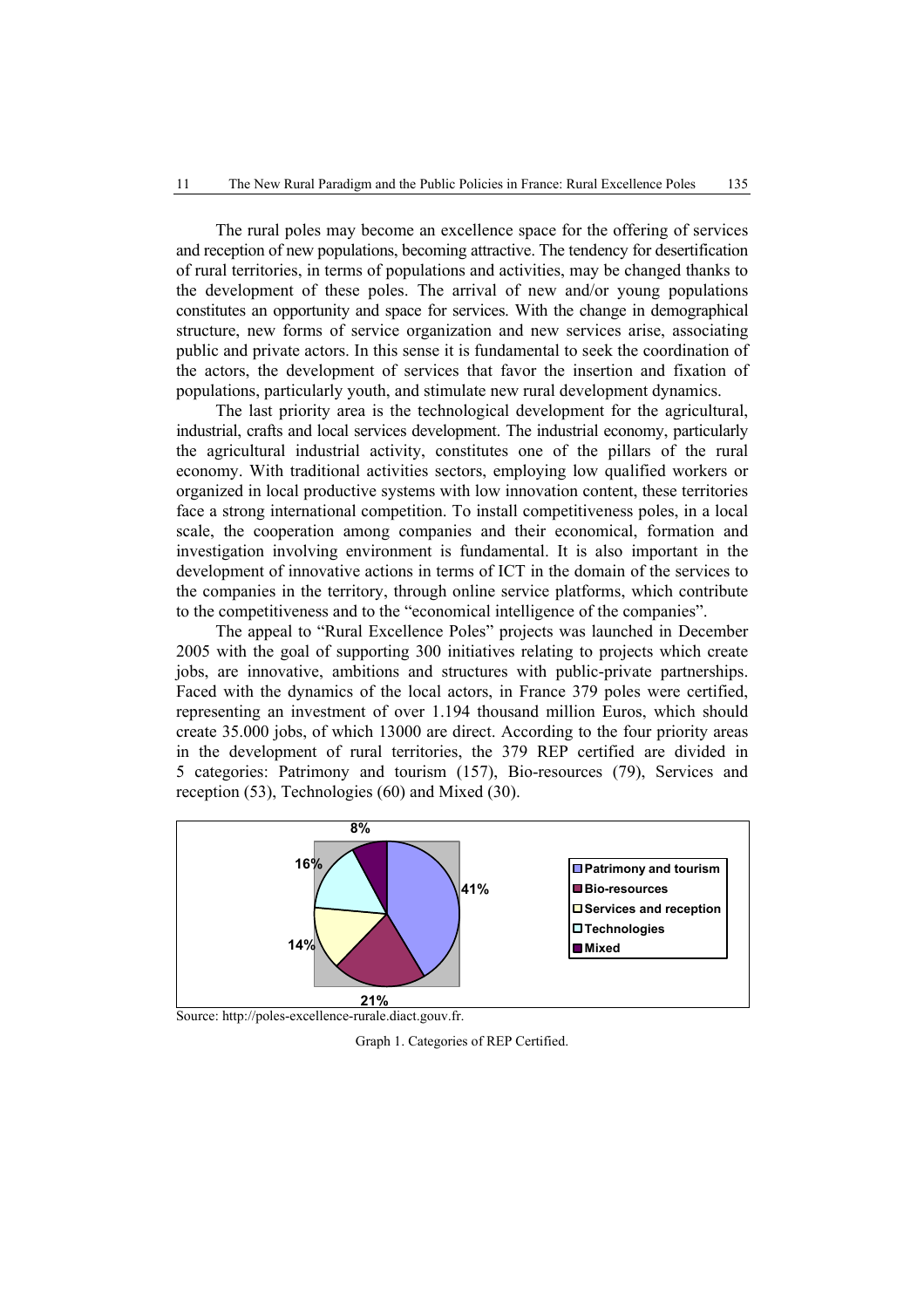The REP are distributed in the 92 departments/communities in France (annex 1). Each community has between 1 and 8 rural excellence poles certified in diverse categories. In the different communities the predominant REP are relative to valuation of patrimony and promotion of tourism. The poles of valuation and management of biological resources also have an elevated percentage, around 21% of the total certified REP. Then come the technological excellence poles related to the agricultural, crafts, industrial and service productions located with around 16% of the total (Graph 1).

To clarify the broadness of REP, below we present the 5 types of certified REP, one in each development area. The first relating to the valuation of estate and tourism, the second regarding technologies associated to the rural area, the third referring to biological resources, and the fourth regarding the expansion of services and reception, and the last, a mixture of technology and rural estate. In the identification of specific examples, a standardized table was set out (Text Box 3–7). Within the scope of 5 REP we frame the typologies of positioning on rural paradigms relative to objectives, key target sector, main tools and key actors.

The first pole is named **« La Saône, une richesse naturelle, touristique à promouvoir ... » dans l'Ain (01)**. The certification of this excellence pole by the Community of "Communes du Canton de Pont de Vaux", is based on the voluntary economical development policy and the maintenance of jobs in this rural sector in Haute-Bresse which does not benefit largely from the economical dynamism of Bourg-en-Bresse.

| <b>New Paradigm</b> | 1st REP « La Saône, une richesse naturelle, touristique à promouvoir  »              |  |
|---------------------|--------------------------------------------------------------------------------------|--|
|                     | dans l'Ain $(01)$                                                                    |  |
|                     | Valuation of the local resources, characteristics and potentials                     |  |
|                     | The certification of the excellence pole will therefore allow an answer for these    |  |
|                     | two needs to increase and value a fluvial port which is totally integrated to the    |  |
|                     | center of the city, near to commercial and leisure activities and the creation of a  |  |
|                     | tourism house and water house destined to protect the investigations of the fauna    |  |
|                     | and flora of this natural area and make them known.                                  |  |
|                     | The project values the identity of this rural territory and its fluvial element will |  |
| <b>Objectives</b>   | no doubt have a levier effect on the territorial dynamics of a more broadened        |  |
|                     | sector then only the land of Pont-de-Vaux. Situated in the Haute-Bresse sector,      |  |
|                     | far from the motor cities in the region but also frontier to the department of       |  |
|                     | Saône-et-Loire and the Bourgogne region, it's impact will benefit a non              |  |
|                     | neglected part of Haute-Bresse and neighbor lands of Saône-et-Loire, where           |  |
|                     | Pont-de-Vaux is the center of attraction.                                            |  |
|                     | The project will create 11 direct jobs. With the increase of tourists attracted by   |  |
|                     | these equipments the creation of 200 induced jobs are expected in the commerce       |  |
|                     | and service sectors.                                                                 |  |

*Text Box 3 REP « La Saône, une richesse naturelle, touristique à promouvoir ...»*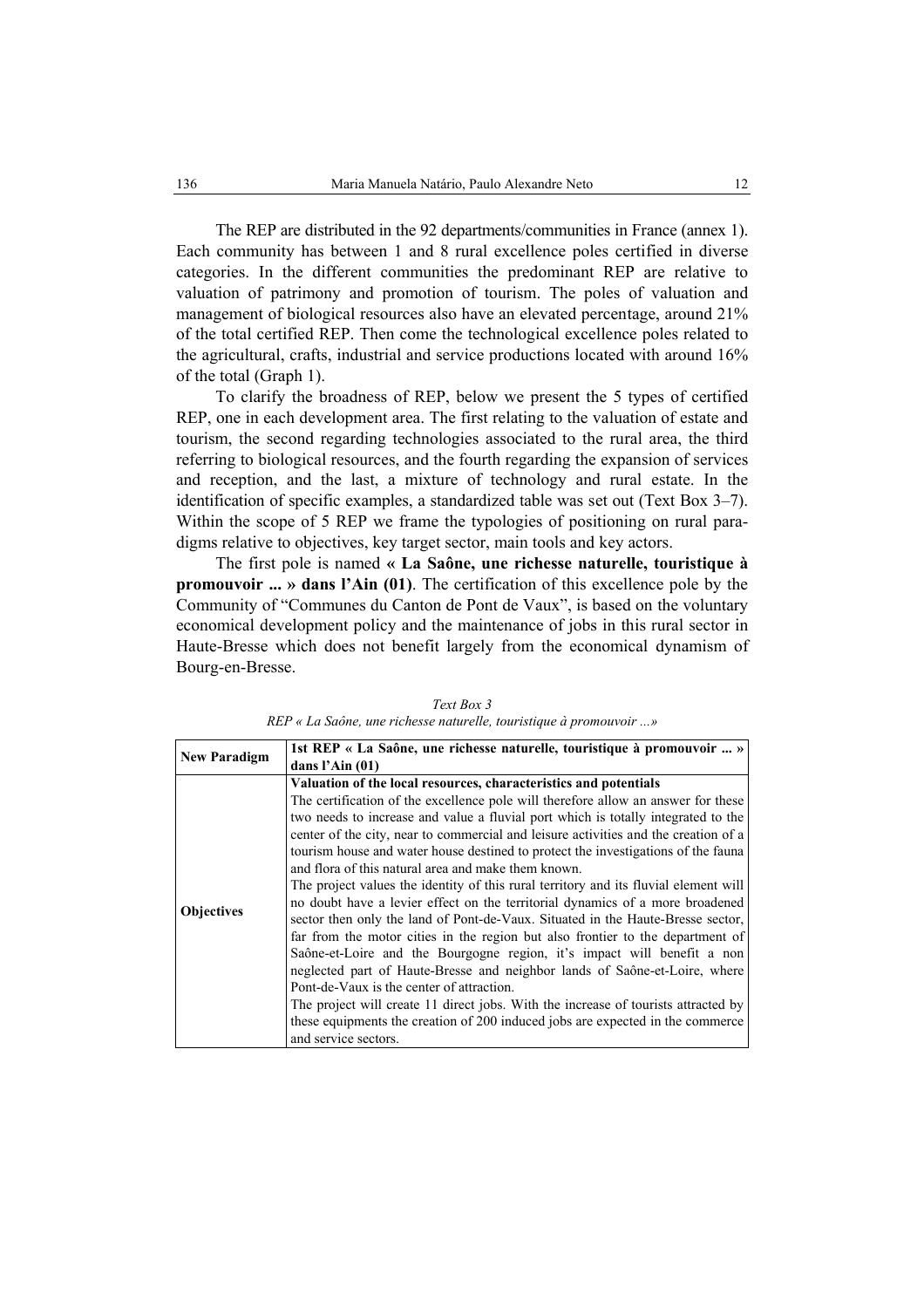|                    | Various sectors of rural economies (ex. rural tourism, ICT industry etc.)        |
|--------------------|----------------------------------------------------------------------------------|
|                    | The community of Pont-de Vaux, on the borders of the Sâone river, is doted of a  |
|                    | fluvial port since the XIX Century in the center of the city and is connected to |
| Key target sector  | the river by a canal of 4.5 km. In this development situation, with a strong     |
|                    | touristic connotation, this port, the only of the genre over the river, must be  |
|                    | increased. Simultaneously, the exceptional richness of fauna and flora in the    |
|                    | plain of Saône deserves to be more known and protected.                          |
| <b>Main tools:</b> | - the construction of a tourism, water and nature house                          |
| investments        | – the increase of the port of diversion of the Pont de Vaux                      |
| <b>Key actors</b>  | Levels of governance: various local stakeholders (public, private, NGOs)         |

The second pole is called **« Innovation Technologique en milieu rural »**  dans les Ardennes (08). This pole is conducted by the commune community of Trois Cantons and refers to the creation of a Center for Acoustic Training in partnership with the Faurecia Company.

| <b>New Paradigm</b>               | 2sd REP «Innovation Technologique en milieu rural » dans les Ardennes (08).                                                                                                                                                                                                                                                                                                                                                                                                                                                                                                                                                                                                                                                                                                                                                                                                                                                                                        |
|-----------------------------------|--------------------------------------------------------------------------------------------------------------------------------------------------------------------------------------------------------------------------------------------------------------------------------------------------------------------------------------------------------------------------------------------------------------------------------------------------------------------------------------------------------------------------------------------------------------------------------------------------------------------------------------------------------------------------------------------------------------------------------------------------------------------------------------------------------------------------------------------------------------------------------------------------------------------------------------------------------------------|
|                                   | Increase in the competitiveness of rural areas                                                                                                                                                                                                                                                                                                                                                                                                                                                                                                                                                                                                                                                                                                                                                                                                                                                                                                                     |
| <b>Objectives</b>                 | The goal set by the commune community of Trois Cantons and it's industrial<br>partnership is to transform the Mouzon unit (704 jobs) in a reference in<br>competitiveness and technology, in a French level as well as European level.<br>The impacts will be important regarding the creation of jobs and technological<br>innovation. The creation of 5 to 7 jobs for engineers is foreseen adequate to the<br>creation of the Center for Acoustic Training, which will be available to initiate<br>the actions.                                                                                                                                                                                                                                                                                                                                                                                                                                                 |
| Key target<br>sector              | Various sectors of rural economies (manufacturing)<br>With the development of the center, it is foreseen that the Research and<br>Development Center (R&D) be expanded, which will lead to the creation of<br>other jobs. The places of productions are developed equally though this line and<br>will face the creation of jobs in the third phase. Regarding the technological<br>innovation, Faurecia makes innovation its motor for growth. The different<br>experiences with diverse measuring instruments which will be installed in the<br>Center for Acoustic Training will be a technological advance for the sector for<br>the Commune Community, but also in a department and regional level. Besides<br>this, a constant concern of the industrial development, as well as R&D, is that<br>the use of these new measurement instruments will allow a greater performance<br>and be more innovative to offer the best acoustic products to the clients. |
| <b>Main tools:</b><br>investments | It means the practice of adequate measures to reduce the sound volume of<br>vehicles (investment in a rehearsal bench which permits the testing of 4 wheel<br>vehicles up to 500 CV and which can reach 240km/h).                                                                                                                                                                                                                                                                                                                                                                                                                                                                                                                                                                                                                                                                                                                                                  |
| <b>Key actors</b>                 | Private actors: various local stakeholders<br>Creation of a Center for Acoustic Training in partnership with the Faurecia<br>Company.                                                                                                                                                                                                                                                                                                                                                                                                                                                                                                                                                                                                                                                                                                                                                                                                                              |

*Text Box 4 REP « Innovation Technologique en milieu rural »* 

The 3rd rural excellence pole being analyzed is called: **«bio-ressources des Hautes terres », dans le pays de Saint Flour, Cantal (15).** The country territories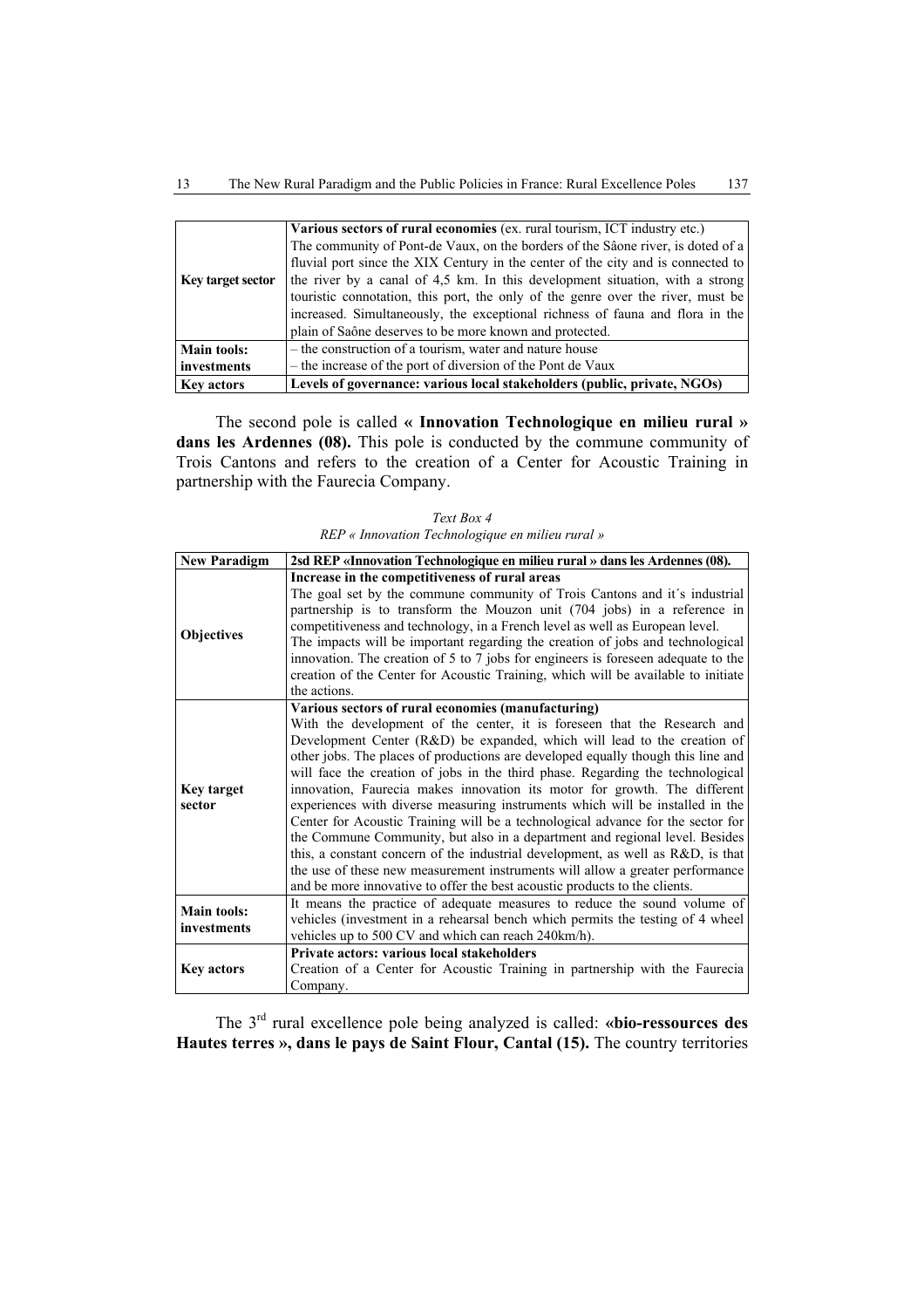which regroup 105 communes and 40.000 inhabitants, marked by a long period of demographical decline, adopted a development strategy which seeks support on the valuation of estate resources.

| Text Box 5                             |
|----------------------------------------|
| REP «Bio-ressources des Hautes terres» |

| <b>New Paradigm</b> | 3 rd REP «bio-ressources des Hautes terres », dans le pays de Saint Flour,             |
|---------------------|----------------------------------------------------------------------------------------|
|                     | Cantal (15)                                                                            |
|                     | Income of resources and potentials normally unused; Valuation of the local             |
|                     | resources, characteristics and potentials;                                             |
|                     | The goal is to add value to the territory, through the development of coordinated      |
| <b>Objectives</b>   | valuation actions, transformation and promotion of the products of the mountain.       |
|                     | The excellence pole must also have a leverage effect on the tourism development,       |
|                     | reinstating the image of the territory through the promotion of its products and its   |
|                     | savoir-faire.                                                                          |
|                     | Various sectors of rural economies (rural tourism and manufacturing.)                  |
|                     | The Pays de Saint Flour, Haute Auvegne Rural Excellence Pole develops a cluster        |
|                     | of companies around the valuation of the biological resources of the Cantalienne       |
| Key target          | Mountain.                                                                              |
| sector              | The originality of the pole is in the synergy of the lines that work independently.    |
|                     | The pole unites, in an exemplary way, the activities regarding the forest valuation    |
|                     | (around a sawing unit in Margeride, and the development of fabrication units in        |
|                     | the wooden houses, valuing the local production) and the valuation of the agricultural |
|                     | feeding biological resources (mountain pork line, rye line and milk line).             |
| <b>Main tools:</b>  | Investments in a sawing unit in Margeride;                                             |
| investments         | Development of fabrication units in the wooden houses                                  |
| <b>Key actors</b>   | Private actors: various local stakeholders                                             |
|                     | The pole supports itself in the partnership with the sector of forming and             |
|                     | investigation, particularly for the development of new technologies (adapted cut       |
|                     | shops, micro-filtering processes and fresh product wrapping, ).                        |

**The «Royans Vercors Santé » en Isère pole (38)** is associated to the services and reception. In Vercors, the community of municipal districts in Massif de Vercors (9000 inhabitants in 7 municipal districts) proposed the development of an excellence pole in the domain of care and prevention, responding originally to the needs of the inhabitants, namely an elderly population.

*Text Box 6 REP «Royans Vercors Santé »* 

|                   | New Paradigm   4th REP The «Royans Vercors Santé » en Isère pole (38)               |
|-------------------|-------------------------------------------------------------------------------------|
|                   | Increase in the competitiveness of rural areas                                      |
|                   | Over a mountain territory inscribed in different development projects and           |
|                   | confronted with the aging of the population, the project consists in the validation |
| <b>Objectives</b> | of a pilot experiment, which can be amplified to other territories to:              |
|                   | - Develop an innovative offer of services from home;                                |
|                   | - Give assistance and health and social care with quality through the coordination  |
|                   | and connection in network among the interested parties;                             |
|                   | - Propose adequate living spaces.                                                   |
|                   | - Create conditions and structures to attract new qualified residents and           |
|                   | consumers with high income levels.                                                  |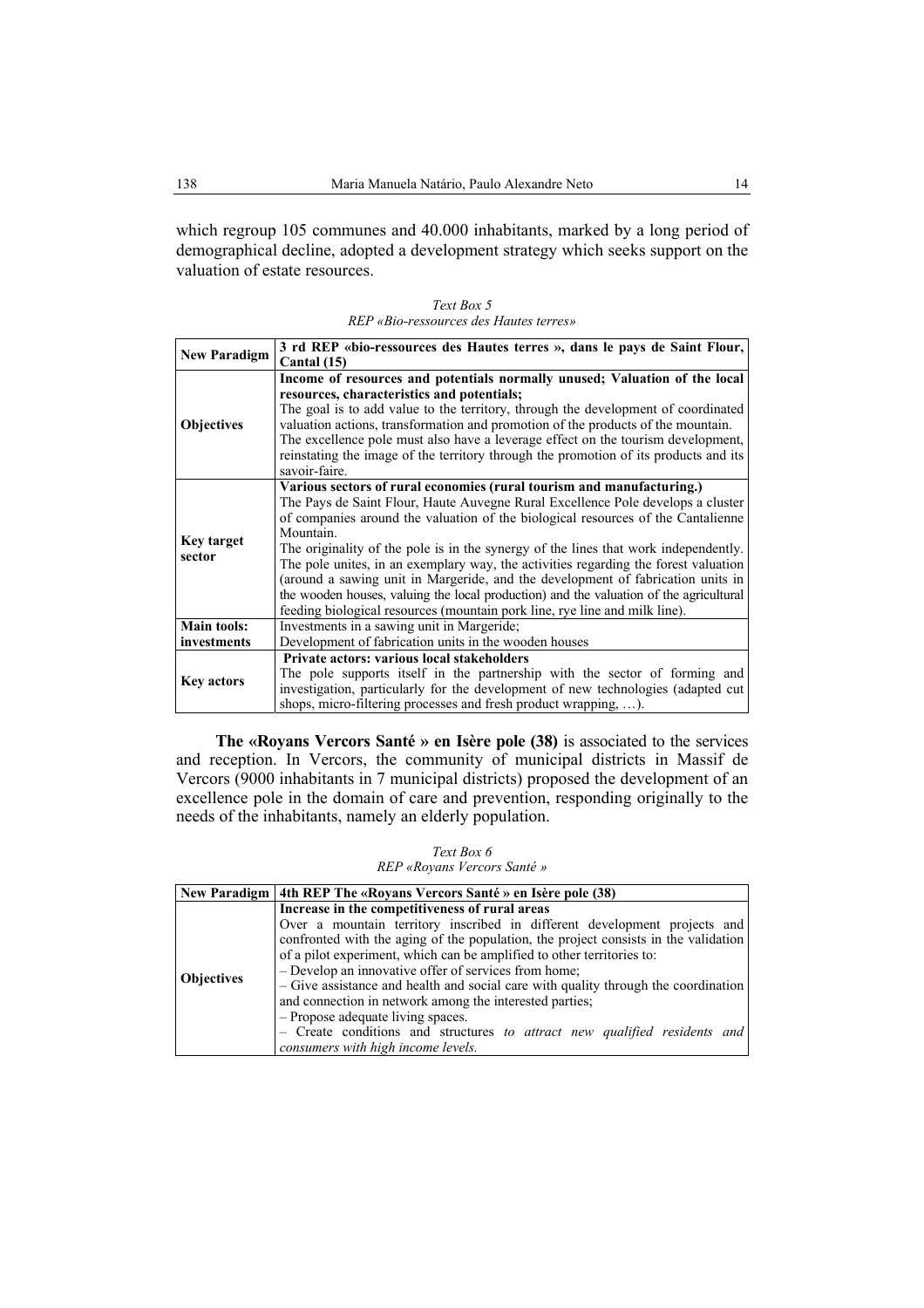|                   | Various sectors of rural economies (information and communication technology -        |
|-------------------|---------------------------------------------------------------------------------------|
|                   | <b>ICT</b> industry etc.)                                                             |
|                   | The pole focuses:                                                                     |
|                   | - on the development of housing adequate to elderly people;                           |
|                   | - on the establishment of a reception form during the day to prevent dependence       |
| Key target        | or to accompany the elderly, stimulating them in diverse activities, to support the   |
| sector            | families which help or receive, during the day, people which have lost their          |
|                   | independence, confronted with physical, mental, psychological or social difficulties. |
|                   | - on the network creation, of exchange and recovery of information in the home of     |
|                   | elderly people (equipped) and the medical office, through a safe platform with a      |
|                   | server. The doctor and the health helper may see on the patient's television, the     |
|                   | information relating to its accompaniment and treatment.                              |
| Main tools:       | Develop an innovative offer of services from home and the medical office,             |
| investments       | through a safe platform with a server.                                                |
|                   | All levels of government (supranational, national, regional and local), various       |
|                   | local stakeholders (public, private, NGOs).                                           |
| <b>Key actors</b> | This innovative project for shared files among health professionals unites the        |
|                   | concern for a greater organization of the abidance of care. This pole is also         |
|                   | innovative through the organization of actors that it includes and the resources to   |
|                   | new technologies. It is supported by a large public-private partnership (companies    |
|                   | in the TIC domain, health professional, and collectivity) and is enrolled in the      |
|                   | development project of a very rural territory.                                        |

The last presented pole is the «**innovation et production textile de Wesserling**» dans le Haut Rhin (68). In Haut Rhin, the Community of municipal districts of Saint-Amarin (15 municipal districts, 13137 inhabitants) has made an effort since 2004 in a vast rehabilitation project for Husseren-Wesserling, a former location for textile industries, with 17 ha in parks and gardens, a castle, and many living apartments and a company of 24 ha.

*Text Box 7 REP «Innovation et production textile de Wesserling»* 

| <b>New Paradigm</b> | 5th REP «innovation et production textile de Wesserling» dans le Haut Rhin          |
|---------------------|-------------------------------------------------------------------------------------|
|                     | (68)                                                                                |
|                     | Increase in the competitiveness of rural areas                                      |
|                     | The community of municipal districts aims to pursue a reconversion strategy $-$     |
|                     | which has already allowed the creation of 80 jobs – through the constitution of an  |
| <b>Objectives</b>   | excellence pole consecrated to the innovation and textile production.               |
|                     | The "innovation and textile production of Wesserling pole" aims to be, in estate    |
|                     | and economical terms, the main house for the reconversion of the economy of the     |
|                     | Saint-Amarin valley.                                                                |
|                     | Various sectors of rural economies (rural tourism, manufacturing)                   |
| <b>Key target</b>   | The project regards the creation of an innovation and textile production space in a |
| sector              | patrimonial space of exception, the Wesserling park. It aims to develop, in time,   |
|                     | with the synergy among textile professionals, a "small local productive system".    |
|                     | The pole will have the role of economical motor and the center for resources and    |
|                     | services, articulated in 4 strategic axis:                                          |
| <b>Main tools:</b>  | - the development of ateliers for textile artists and garden arts                   |
| investments         | - the development of a hotel of industrial textile companies with offices           |
|                     | - the development of a space for a textile museum and animation dedicated to the    |
|                     | textile industry of the $20th$ century.                                             |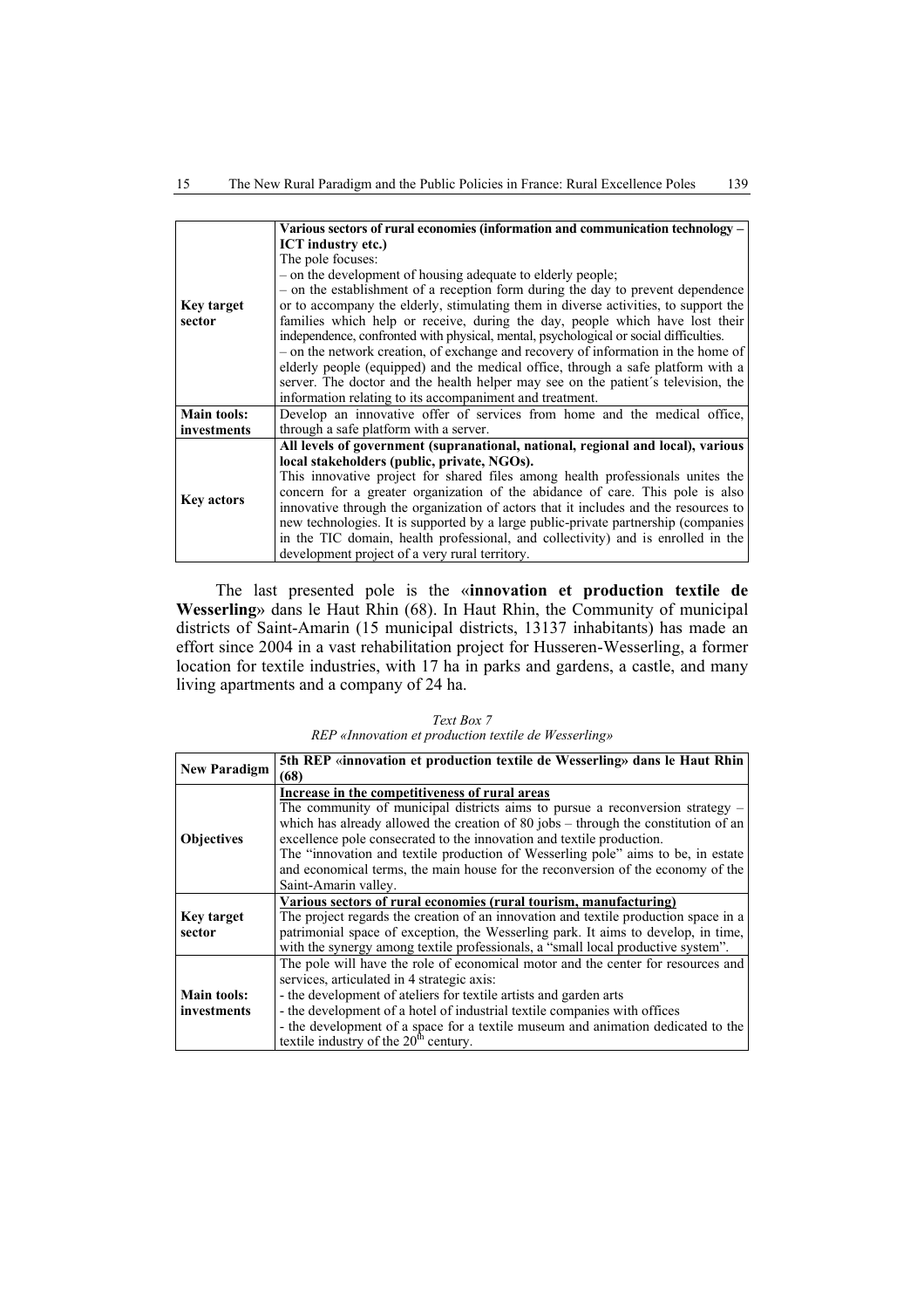|                   | - the development of an estate space dedicated to the discovery of energies and the<br>architecture of this industry.                                                                                                                                          |
|-------------------|----------------------------------------------------------------------------------------------------------------------------------------------------------------------------------------------------------------------------------------------------------------|
| <b>Key actors</b> | Various local stakeholders (public, private, NGOs).<br>This space will receive companies, artists and textile manufacturers in restored<br>estate apartments.<br>To develop with the synergy among textile professionals, a "small local productive<br>system" |

The five presented poles responds to the requirements to obtain the certification like we can see in the following table (Text Box 8).

| <b>REP</b>                                                                         | <b>Requirements</b>                        |  |  |
|------------------------------------------------------------------------------------|--------------------------------------------|--|--|
|                                                                                    | 1- Provide the creation of jobs            |  |  |
| 1st REP « La Saône, une richesse naturelle,                                        | 2- Territorial sustainable development     |  |  |
| touristique à promouvoir  » dans l'Ain (01)                                        | 3- A strong rural anchor                   |  |  |
| 2sd REP « Innovation Technologique en milieu rural<br>» dans les Ardennes (08)     | 1- Provide the creation of jobs            |  |  |
|                                                                                    | 2- Territorial sustainable development     |  |  |
|                                                                                    | 4- Conduct multi partnerships              |  |  |
|                                                                                    | 5- A space to affirm the innovation: Inno- |  |  |
|                                                                                    | vation in different aspects                |  |  |
|                                                                                    | 1- Provide the creation of jobs            |  |  |
| 3rd REP «bio-ressources des Hautes terres », dans le                               | 2- Territorial sustainable development     |  |  |
| pays de Saint Flour, Cantal (15).                                                  | 3- A strong rural anchor                   |  |  |
|                                                                                    | 4- Conduct multi partnerships              |  |  |
|                                                                                    | 2- Territorial sustainable development     |  |  |
|                                                                                    | 4- Conduct multi partnerships              |  |  |
| 4th REP «Royans Vercors Santé » en Isère pole (38)                                 | 5- A space to affirm the innovation: Inno- |  |  |
|                                                                                    | vation in different aspects                |  |  |
|                                                                                    | 1- Provide the creation of jobs            |  |  |
| 5th REP «innovation et production textile de<br>Wesserling» dans le Haut Rhin (68) | 2- Territorial sustainable development     |  |  |
|                                                                                    | 3- A strong rural anchor                   |  |  |
|                                                                                    | 5- A space to affirm the innovation: Inno- |  |  |
|                                                                                    | vation in different aspects                |  |  |

*Text Box 8 The 5 types of certified REP and the Requirements to the certification* 

## **5. FINAL CONSIDERATIONS**

The rural territories today face challenges in terms of conditions for their future development which are very associated, in one way, to the diminution and aging of populations which reside there, and on the other hand, the relative distancing of those territories to the markets and services. The rural areas must be prepared to face the many challenges in relation to sustainable rural development. The survival and the development of rural areas will depend greatly on the capacity i) to value and make profitable the local amenities; ii) to create conditions and structures to support the companies in rural territories; iii) to assure conditions for placement or the availability of public services in rural spaces. The future of the territorial interventions in rural territories, especially those with low density, must be based in the demand for the existence of a *territory-project* in which the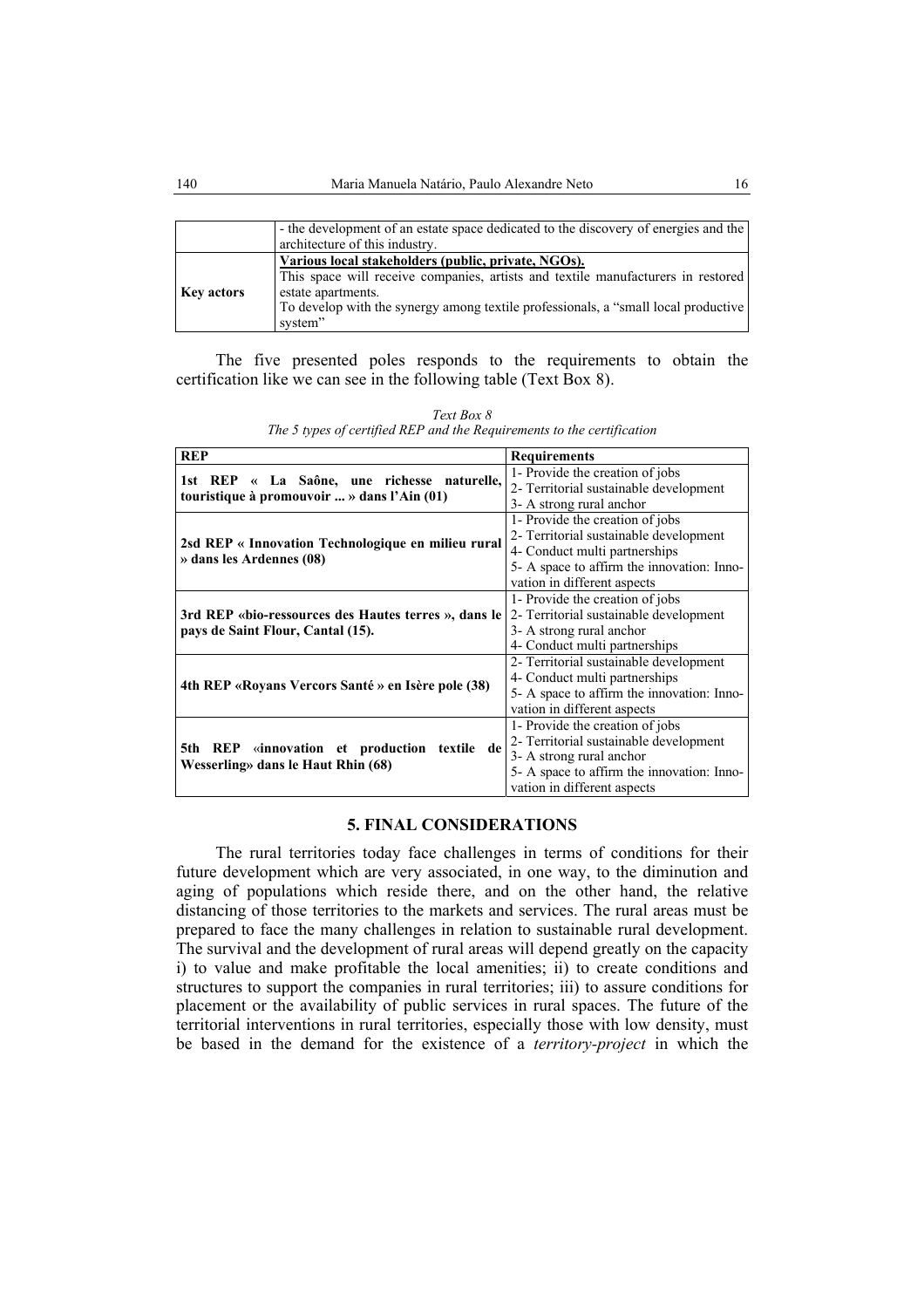different interventions to be made be proposed and presented together to demonstrate their interdependence, relevance and global pertinence. The aim is create conditions and structures *to attract new qualified residents and consumers with high income levels and to increase the competitiveness in rural spaces.*

Exactly with this in mind, the French legislation regarding rural territories, published in February 2005, establishes a legal: Rural Excellence Poles. The "Rural Excellence Poles" policy is based on the valuation of rural territories through the recognition and identification of services and the specifications of each territory which can upgrade the differentiation and the creation of a brand image of the territory and foment its competitiveness in time. The goal is to certify the rural territories as excellence poles. To obtain a certification of the "rural excellence pole" brand the projects must respond to the following requirements: a) provide the creation of jobs; b) territorial sustainable development; c) a strong rural anchor; d) conduct multi partnerships and; e) a space to affirm the innovation. The rural excellence poles privilege four priority areas in the development of rural territories: excellence for the promotion of natural, cultural and tourism wealth; excellence in the valuation and management of biological resources; excellence in the offering of services and acceptance of new populations and excellence in technology, for the agricultural, industrial, crafts and local services productions.

#### **REFERENCES**

- 1. Alvergne, Christel, De Roo, Priscilla (2008), Les pôles d'excellence rurale: regards sur une politique française en direction de l'espace rural*. Organisations &Territoires*. Volume 17. nº1 – Hiver. 73–78.
- 2. Constanta, Erca (2008), Modalities to Promote the Rural Development Research Networks A French Experiece. *Agricultural Economics and Rural Development Journal*. Volume 5. Issue 1–2. 60–67.
- 3. Covas, A. (2004), *Política Agrícola e Desenvolvimento Rural.* Edições Colibri. Lisboa.
- 4. Diniz, F.; Gerry, C. (2002), "A Problemática do Desenvolvimento Rural" in J. S. Costa (coord) (2002) *Compêndio de Economia Regional*. Associação Portuguesa para o Desenvolvimento Regional (APDR). Coimbra.
- 5. DPP (2008), PROVERE, *Programas de Valorização Económica de Recursos Endógenos. Das Ideias à Acção: Visão e Parcerias*. Departamento de Prospectiva e Planeamento e relações Internacionais, Ministério do Ambiente, do Ordenamento do Território e do Desenvolvimento Regional. Lisboa.
- 6. Ferrão, J.; Lopes, R. (2004), Understanding Peripheral Rural Areas as Contexts for Economic Development. in L. Labrianidis (ed. (2004), *The Future of Europe's Rural Periphery.* Ashgate. Aldershot.
- 7. Hoggart, K.; Buller, H.; Black, R. (1995) ,*Rural Europe*, Arnold. London.
- 8. Ilbery, B. (1998), Dimensions of Rural Change. in B. Ilbery (ed.) *The Geography of Rural Change*. Longman. Harlow.
- 9. Neto, P. (2008), *Relatório da Unidade Curricular de Administração e Política Regional*. Provas de Agregação. Universidade de Évora. Évora.
- 10. Nicolai, Maria, Totolici Sofia, Lupasc Ioana, Lupasc Adrian (2008), Innovation Management and Financing Applied in Rural Public Policies and SME in France**.** In 459–463.
- 11. OECD (2006), *The New Rural Paradigm. Policies and Governance*. OECD Rural Policy Reviews. OECD Publishing. Paris.
- 12. Vaz; T.N.; Morgan, E.J.; Nijkamp, P: (2005), Rural Europe and Small Firms: A Strategic Positioning and Synthesis. in T.N. Vaz; E.J. Morgan; P. Nyjkamp (eds) *The New European Rurality. Strategies for Small Firms*. Ashgate. Aldershot.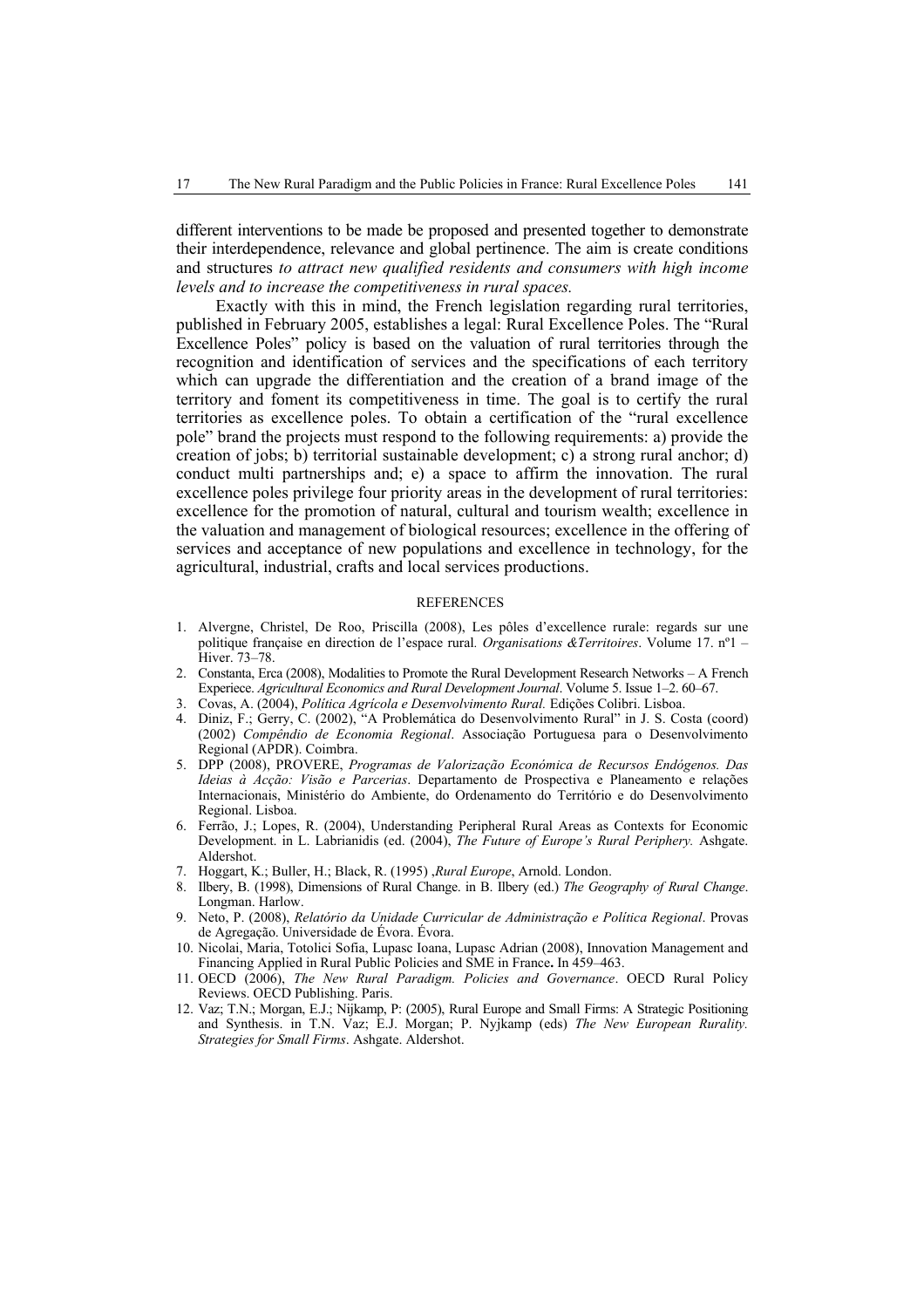## **ANNEX 1**

# **Categories of REP Certified by community**

|                                | Total                   | A<br>(Patrimony,<br>Tourism) | B (Bio-<br>resources) | C (Services<br>and<br>reception) | D (Techno-<br>logies) | M<br>(Mixed)   |
|--------------------------------|-------------------------|------------------------------|-----------------------|----------------------------------|-----------------------|----------------|
| Ain                            | $\overline{4}$          | $\overline{2}$               |                       | 1                                |                       | 1              |
| <b>Aisne</b>                   | $\overline{4}$          | $\overline{2}$               |                       | $\mathbf{1}$                     | 1                     |                |
| <b>Allier</b>                  | 3                       | $\mathbf{1}$                 | 1                     |                                  | $\mathbf{1}$          |                |
| <b>Alpes-de-Haute-Provence</b> | 6                       | $\overline{4}$               |                       | $\mathbf{1}$                     | $\mathbf{1}$          |                |
| <b>Hautes-Alpes</b>            | $\overline{4}$          | $\mathbf{1}$                 | $\overline{2}$        |                                  | $\mathbf{1}$          |                |
| <b>Alpes-Maritimes</b>         | 3                       | $\mathbf{1}$                 | $\mathbf{1}$          | $\mathbf{1}$                     |                       |                |
| <b>Ardèche</b>                 | $\overline{7}$          | $\overline{2}$               |                       | $\overline{2}$                   | $\mathbf{1}$          | $\overline{2}$ |
| <b>Ardennes</b>                | 7                       | $\overline{4}$               | $\overline{2}$        |                                  | $\mathbf{1}$          |                |
| Ariège                         | $\overline{4}$          | $\overline{3}$               | $\mathbf{1}$          |                                  |                       |                |
| Aube                           | $\overline{\mathbf{3}}$ | $\overline{2}$               |                       |                                  |                       | $\mathbf{1}$   |
| <b>Aude</b>                    | $\overline{2}$          |                              | $\mathbf{1}$          |                                  |                       | $\mathbf{1}$   |
| Aveyron                        | 5                       | $\overline{2}$               | $\mathbf{1}$          | $\overline{2}$                   |                       |                |
| <b>Bouches-du-Rhône</b>        | $\mathbf{1}$            |                              |                       |                                  |                       | 1              |
| <b>Calvados</b>                | 5                       | $\overline{2}$               | $\overline{2}$        |                                  | 1                     |                |
| Cantal                         | 8                       | $\overline{4}$               | 1                     | $\overline{2}$                   | 1                     |                |
| <b>Charente</b>                | 6                       | $\overline{3}$               | 1                     |                                  | $\overline{2}$        |                |
| <b>Charente-Maritime</b>       | 6                       | $\overline{2}$               | 1                     |                                  | $\overline{2}$        | 1              |
| <b>Cher</b>                    | 5                       | $\mathbf{1}$                 | 1                     |                                  | $\overline{2}$        | 1              |
| Corrèze                        | $\,$ $\,$               | 4                            | 1                     | $\overline{c}$                   | 1                     |                |
| <b>Haute-Corse</b>             | $\overline{\mathbf{3}}$ | $\overline{2}$               |                       |                                  |                       | 1              |
| Corse du Sud                   | $\overline{2}$          | $\overline{2}$               |                       |                                  |                       |                |
| Côte d'Or                      | 5                       | $\overline{\mathbf{3}}$      | $\mathbf{1}$          |                                  | 1                     |                |
| Côtes d'Armor                  | $\overline{4}$          | $\overline{2}$               | $\mathbf{1}$          |                                  |                       | 1              |
| <b>Creuse</b>                  | $\overline{4}$          | $\mathbf{1}$                 |                       | $\overline{c}$                   |                       | 1              |
| Dordogne                       | $\overline{4}$          | $\overline{3}$               | 1                     |                                  |                       |                |
| <b>Doubs</b>                   | $\overline{4}$          | $\overline{2}$               | $\mathbf{1}$          |                                  |                       | 1              |
| <b>Drôme</b>                   | $\overline{3}$          |                              |                       | $\mathbf{1}$                     | $\mathbf{1}$          | $\mathbf{1}$   |
| <b>Eure</b>                    | $\overline{\mathbf{3}}$ | $\mathbf{1}$                 | 1                     | $\mathbf{1}$                     |                       |                |
| Eure-et-Loir                   | $\overline{2}$          | $\mathbf{1}$                 | $\mathbf{1}$          |                                  |                       |                |
| Finistère                      | $\overline{7}$          | $\overline{\mathbf{3}}$      | $\overline{2}$        | 1                                |                       | 1              |
| Gard                           | $\overline{4}$          | $\overline{2}$               |                       | 1                                |                       | $\mathbf{1}$   |
| <b>Haute-Garonne</b>           | $\overline{3}$          | $\mathbf{1}$                 | 1                     |                                  | 1                     |                |
| <b>Gers</b>                    | 5                       | $\overline{2}$               | $\mathbf{1}$          |                                  | $\overline{2}$        |                |
| <b>Gironde</b>                 | $\overline{5}$          | $\overline{4}$               | $\mathbf{1}$          |                                  |                       |                |
| Guadeloupe                     | $\mathbf{1}$            | $\mathbf{1}$                 |                       |                                  |                       |                |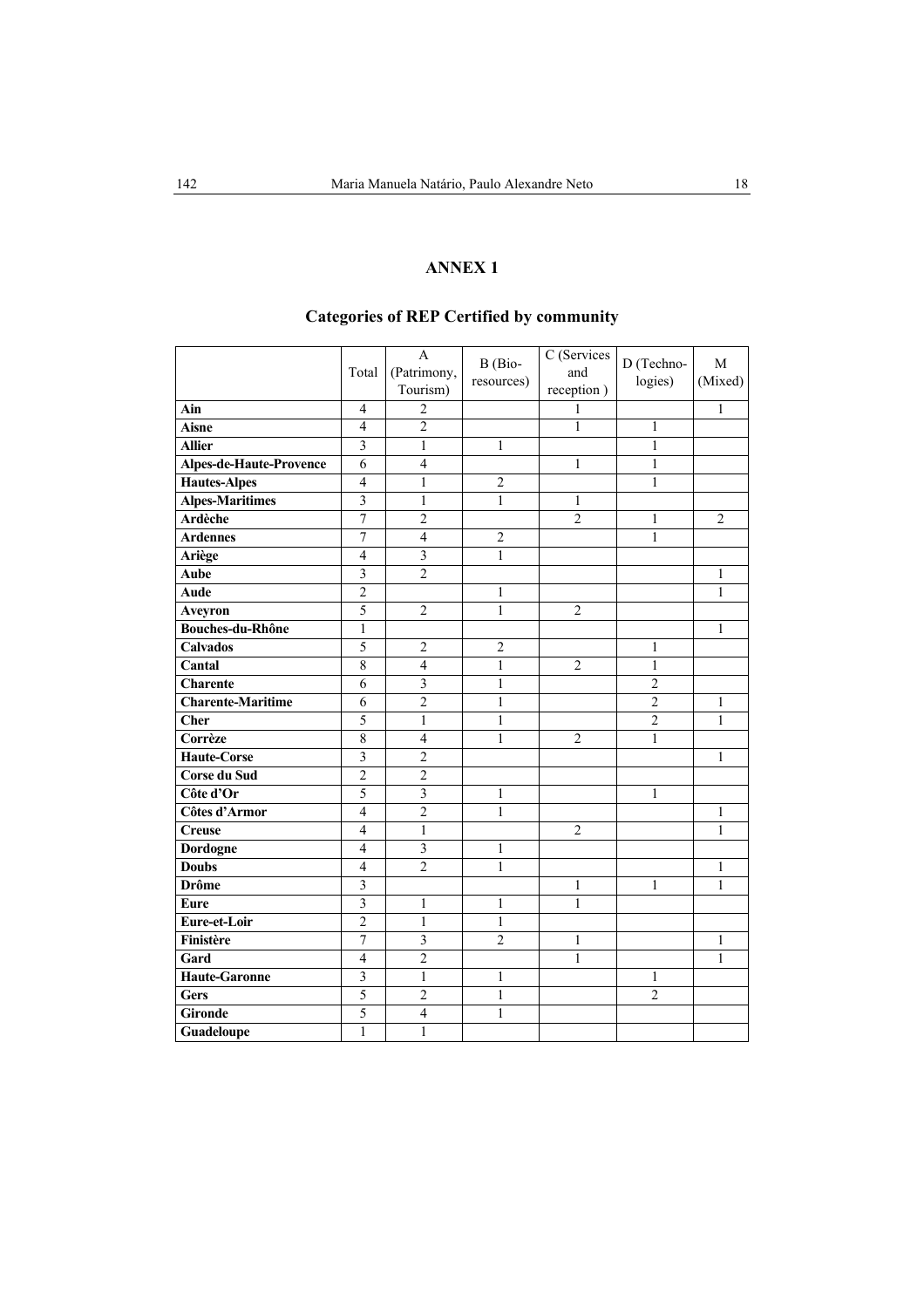|  | The New Rural Paradigm and the Public Policies in France: Rural Excellence Poles | 143 |
|--|----------------------------------------------------------------------------------|-----|
|--|----------------------------------------------------------------------------------|-----|

| Guyane                 | $\overline{2}$           | 1                       |                         |                |                         | 1            |
|------------------------|--------------------------|-------------------------|-------------------------|----------------|-------------------------|--------------|
| Hérault                | 5                        | $\mathfrak{Z}$          | $\mathbf{1}$            |                |                         | 1            |
| <b>Ille-et-Vilaine</b> | $\overline{3}$           | $\mathbf{1}$            |                         | $\mathbf{1}$   |                         | $\mathbf{1}$ |
| <b>Indre</b>           | $\overline{4}$           | 3                       |                         | 1              |                         |              |
| <b>Indre-et-Loire</b>  | 3                        | 3                       |                         |                |                         |              |
| <b>Isère</b>           | 6                        | 1                       | 4                       | 1              |                         |              |
| Jura                   | 6                        | 1                       | 1                       | 1              | $\mathfrak{Z}$          |              |
| <b>Landes</b>          | 3                        |                         |                         | 1              | $\overline{2}$          |              |
| <b>Loir et Cher</b>    | $\mathfrak{Z}$           | $\overline{c}$          | 1                       |                |                         |              |
| Loire                  | $\overline{3}$           |                         | 1                       |                | $\overline{2}$          |              |
| <b>Haute-Loire</b>     | 7                        | $\overline{c}$          | $\overline{\mathbf{3}}$ | 1              |                         | 1            |
| Loire-Atlantique       | 3                        | 1                       |                         | 1              | 1                       |              |
| Loiret                 | $\overline{\mathbf{3}}$  |                         | $\overline{2}$          |                | $\mathbf{1}$            |              |
| Lot                    | $\overline{4}$           | $\overline{2}$          |                         | $\overline{2}$ |                         |              |
| <b>Lot-et-Garonne</b>  | $\overline{4}$           | 1                       |                         |                | 3                       |              |
| Lozère                 | 8                        | 3                       | $\mathfrak{Z}$          | $\mathbf{1}$   |                         | 1            |
| Maine-et-Loire         | $\overline{5}$           | $\mathbf{1}$            | $\overline{2}$          | $\mathbf{1}$   |                         | $\mathbf{1}$ |
| Manche                 | 5                        | $\,1$                   | $\mathbf{1}$            | $\mathbf{1}$   | $\overline{2}$          |              |
| <b>Marne</b>           | $\overline{4}$           | $\,1$                   | $\mathbf{1}$            | $\overline{2}$ |                         |              |
| <b>Haute-Marne</b>     | 5                        | $\overline{c}$          |                         |                | 3                       |              |
| Martinique             | $\overline{\mathbf{3}}$  | $\mathbf{1}$            | 1                       |                |                         | 1            |
| <b>Mayenne</b>         | 5                        | 1                       | $\mathbf{1}$            | $\mathfrak{Z}$ |                         |              |
| Meurthe-et-Moselle     | $\overline{8}$           | $\overline{c}$          | $\mathfrak{Z}$          | $\overline{2}$ | 1                       |              |
| <b>Meuse</b>           | 5                        | $\overline{\mathbf{3}}$ | 1                       | $\mathbf{1}$   |                         |              |
| Morbihan               | $\overline{4}$           | $\mathbf{1}$            | $\mathbf{1}$            | $\mathbf{1}$   | 1                       |              |
| <b>Moselle</b>         | 3                        | $\overline{c}$          | $\mathbf{1}$            |                |                         |              |
| <b>Nièvre</b>          | $\overline{4}$           | $\mathfrak{Z}$          | $\mathbf{1}$            |                |                         |              |
| <b>Nord</b>            | $\overline{\mathbf{3}}$  | $\overline{c}$          |                         |                | 1                       |              |
| <b>Oise</b>            | $\overline{\mathbf{3}}$  | $\overline{2}$          | $\mathbf{1}$            |                |                         |              |
| Orne                   | $\overline{4}$           | $\mathfrak{Z}$          | $\mathbf{1}$            |                |                         |              |
| Pas-de-Calais          | $\overline{4}$           | $\mathbf{1}$            | $\mathbf{1}$            |                | $\overline{2}$          |              |
| Puy-de-Dôme            | $\mathfrak{Z}$           | $\mathbf{1}$            | $\mathbf{1}$            |                | $\,1\,$                 |              |
| Pyrénées Atlantiques   | 6                        | $\overline{\mathbf{3}}$ |                         | $\mathbf{1}$   | $\overline{\mathbf{3}}$ |              |
| Hautes-Pyrénées        | 5                        | $\overline{c}$          | 1                       | 1              |                         | 1            |
| Pyrénées-Orientales    | $\overline{4}$           | $\mathfrak{Z}$          | 1                       |                |                         |              |
| Réunion                | $\overline{c}$           | 1                       |                         |                |                         | 1            |
| <b>Bas Rhin</b>        | 6                        | 3                       | 1                       | 1              | 1                       |              |
| <b>Haut-Rhin</b>       | $\overline{4}$           | $\mathbf{1}$            |                         |                | $\overline{c}$          | 1            |
| Rhône                  | $\mathfrak{Z}$           |                         | 1                       | $\sqrt{2}$     |                         |              |
| Haute-Saône            | 5                        |                         | $\overline{2}$          | $\overline{2}$ | 1                       |              |
| Saône-et-Loire         | $\overline{6}$           | $\boldsymbol{2}$        | $\overline{2}$          | $\mathbf{1}$   | $\mathbf{1}$            |              |
| Sarthe                 | $\overline{\mathcal{A}}$ | $\overline{4}$          |                         |                |                         |              |
| <b>Savoie</b>          | $\sqrt{5}$               | $\boldsymbol{2}$        | 1                       |                | 1                       | 1            |
| Haute-Savoie           | $\overline{\mathbf{3}}$  | $\mathbf{1}$            | $\mathbf{1}$            |                |                         | $\mathbf{1}$ |
| Seine-Maritime         | $\mathfrak{Z}$           | $\overline{c}$          |                         |                | $\mathbf{1}$            |              |
|                        |                          |                         |                         |                |                         |              |